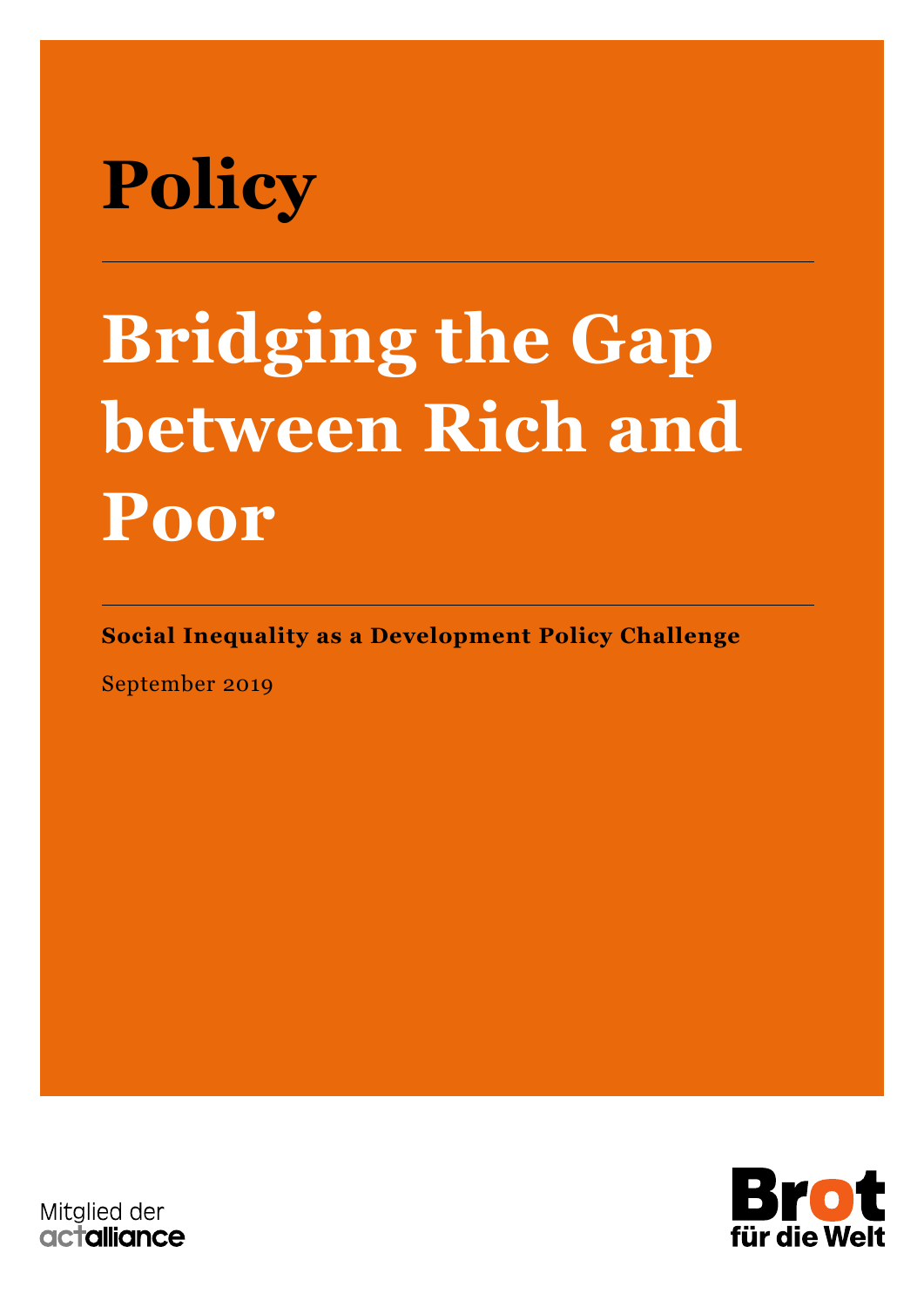#### Imprint

Editor: Brot für die Welt Evangelisches Werk für Diakonie und Entwicklung e. V. Caroline-Michaelis-Straße 1 10115 Berlin Phone: +49 30 65211 0 info@brot-fuer-die-welt.de www.brot-fuer-die-welt.de

Authors: PG Ungleichheit (Eva Hanfstängl, Elisabeth Jeglitzka, Martin Remppis, Charlotte Spiewock, Nicola Wiebe, Luciano Wolff)

Translation: Birgit Kolboske

Person responsible according to German press law: Klaus Seitz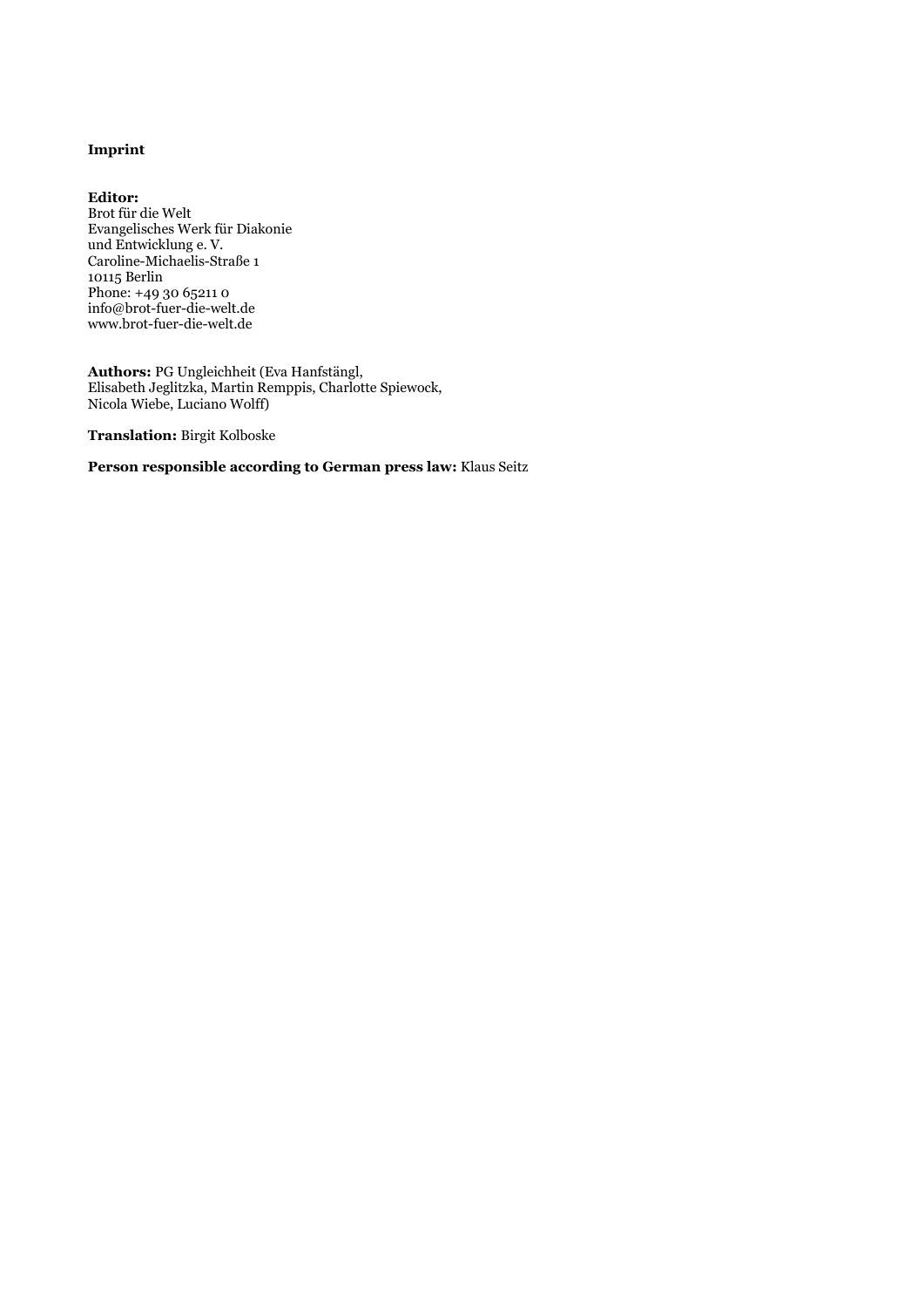# **Content**

| 1,1 |  |
|-----|--|
| 1.2 |  |
| 1.3 |  |
|     |  |
| 2.1 |  |
| 2.2 |  |
| 2.3 |  |
| 3.  |  |
| 4.  |  |
| 4.1 |  |
| 4.2 |  |
| 4.3 |  |
| 4.4 |  |
| 4.5 |  |
| 5.  |  |
| 6.  |  |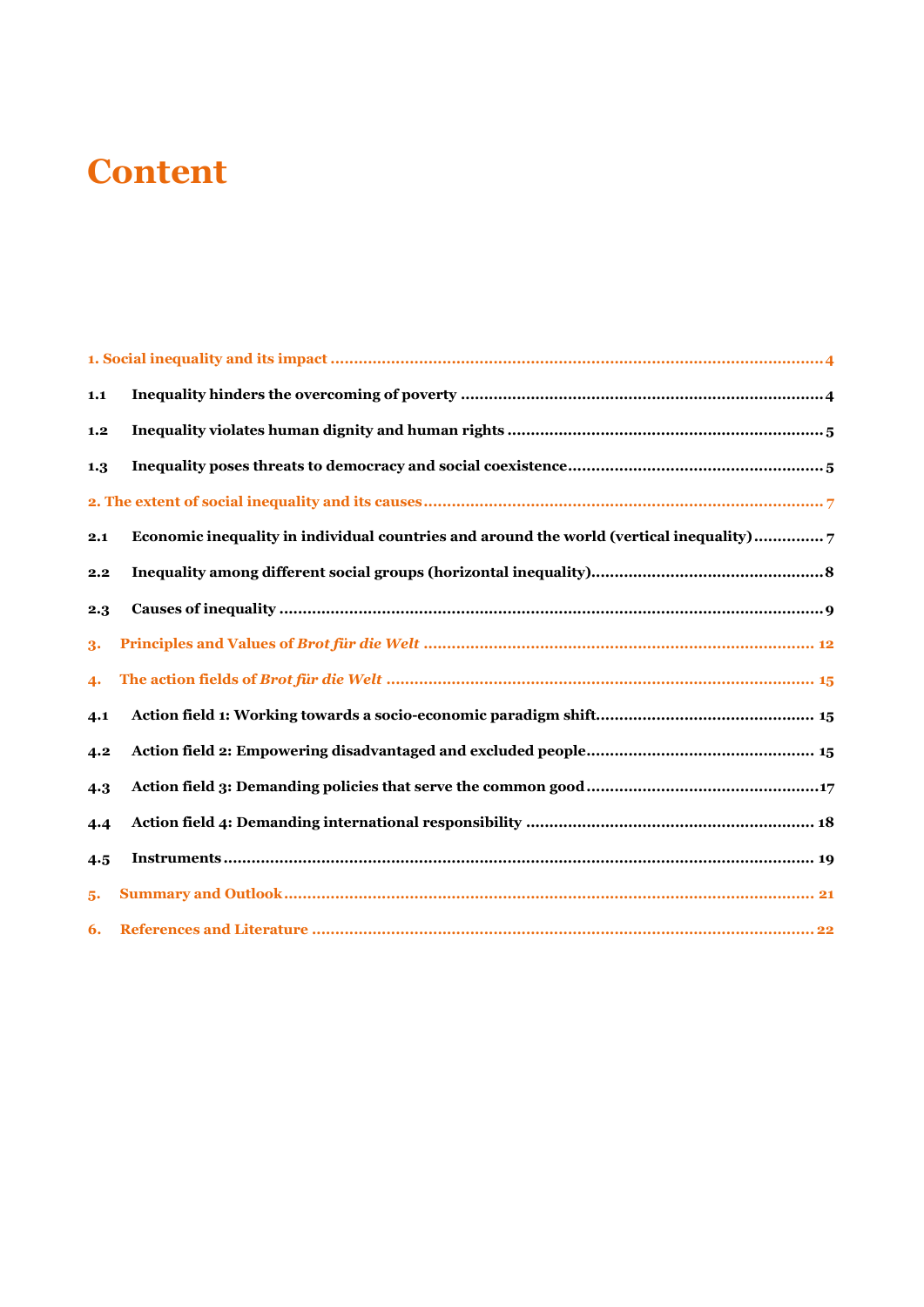# 1. Social inequality and its impact

Who speaks of poverty cannot keep silent on wealth. Fighting poverty and reducing social inequality are two closely interwoven aspects of sustainable development. This affects societies in the global North and South, as well as our global coexistence.

This policy document reflects on social inequality and poverty taking into consideration the work of partner organizations of Brot für die Welt (Bread for the World) worldwide. It promotes the problematization and combating of poverty in the specific context of societies in the Global South. Yet the reasons for social inequality and poverty are often systemic, that is, they are caused by our globalised economic system and the related (international) political economy. Likewise, mechanisms of social disadvantage act similarly in different contexts. For the political work of Brot für die Welt and its partner organisations, it is therefore important to recognize inequality, poverty and their inherent risks for globally sustainable development, as well as their causes and effects, and to address them as a problem both globally and in the North-South context.

Social inequality refers to the unequal distribution of and unequal access to material and non-material resources, and the resulting permanent and involuntary differences in opportunities for social, economic, cultural and political participation and the realisation of individual potential and rights. This structurally conditioned privileging or disadvantaging inequality cannot be equated with social diversity.

Societies are marked by the coexistence of people who contribute a great variety of talents, approaches and lifestyles, and who have different backgrounds or beliefs. This diversity constitutes the human wealth of a society. A central concern for Brot für die Welt is that, notwithstanding all diversity, equal rights and equal participation and equivalent opportunities for living and achievements are guaranteed. Brot für die Welt stands for the vision of a participatory society in which everyone »may have life, and have it to the full« (John 10: 10) (EWDE 2012, S.1). If equal rights, equal opportunities and equal participation are denied due to social inequality, Brot für die Welt considers this to be unjust.

The extent of social inequality is alarmingly high in many countries and at the global level. Together with partner organisations all over the world, Brot für die Welt observes that numerous negative effects result from this inequality, both for the individual as well as for society at large. These negative effects are reason for addressing inequality. According to Brot für die Welt, the following issues are particularly noteworthy: (1) persistent poverty as a result of inequality, (2) the violation of human rights and human dignity, and (3) the threats to democracy and social coexistence.

## 1.1 Inequality hinders the overcoming of poverty

Great inequality in a society leads to poverty and to its constant reproduction. If children from poor families have no access to healthy food, health care, quality education and social networks, it will later prove difficult for them to access the labour market or means of production. They will not be able to participate in economic development. They inherit, so to speak, the poverty of their parents. The wider the gap between different social groups and their living environments, the less social mobility and opportunity for social advancement. Inequality directly contributes to people remaining trapped in a vicious circle of poverty, exclusion and lack of opportunities. Exclusion processes of this kind miss opportunities for broad-based economic development and prevent social transformation. The annual United Nations Millennium Development Goals Reports have repeatedly made clear that despite generally positive development trends in reducing hunger and poverty, access to drinking water or the provision of sanitary facilities, the particularly poor and marginalised population groups—especially those living in rural areas—are often not reached.

Inequality has long been justified as a necessary side effect of economic development, from which »growing out« of poverty could be expected. Thus, for instance, China's economic development over the last thirty years is considered a success story. Millions of new jobs have enabled an impressive reduction of poverty. At the same time, the inequality of income and wealth has increased dramatically. Economic development can induce poverty reduction—but must not necessarily do so. In India or South Africa, the broad poverty reducing effect of economic growth in recent years has largely failed to materialize. Economic growth led to jobless growth, that is, neither the levels of employment or of income saw any comprehensive increase, nor were the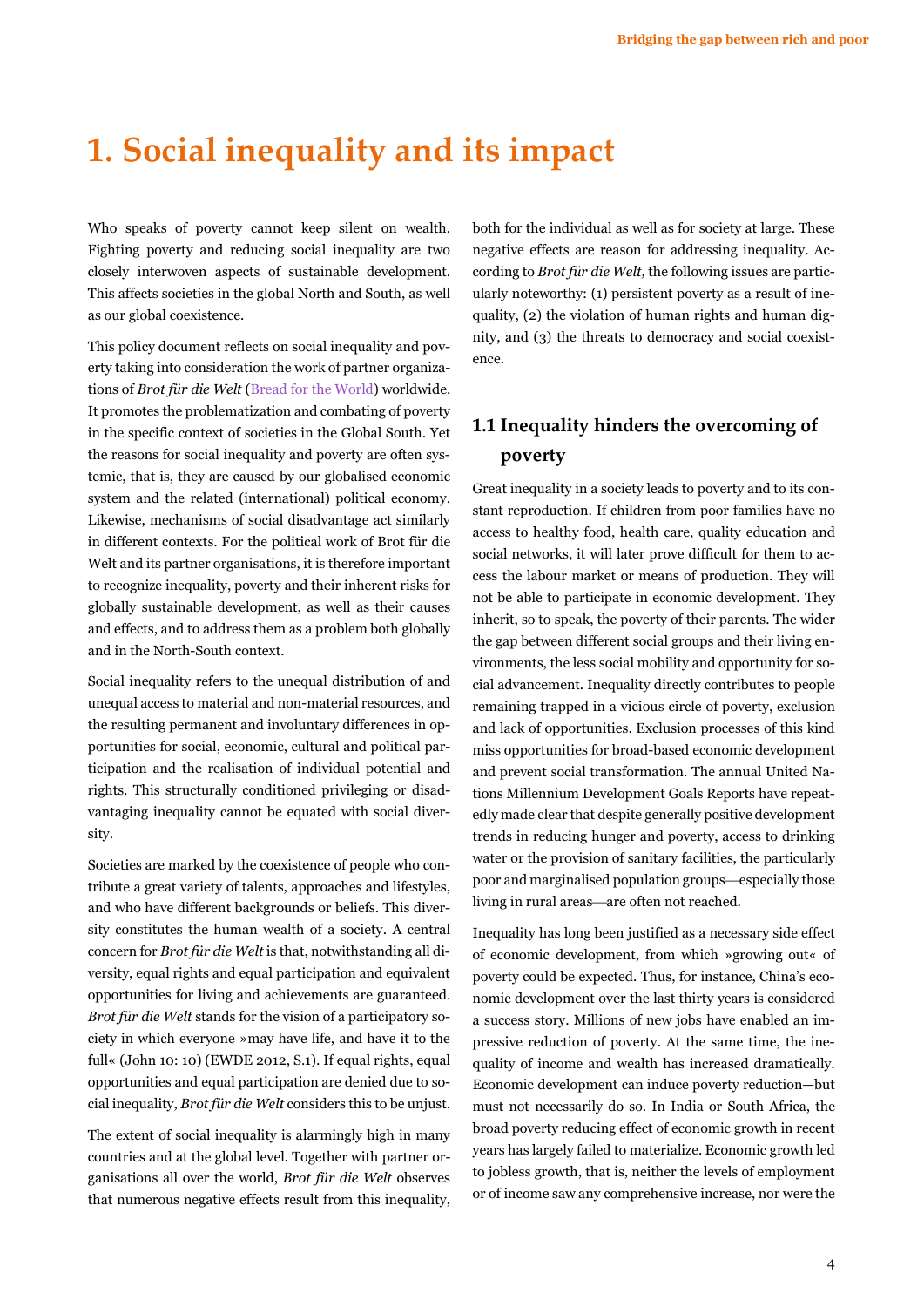higher state revenues adequately allocated to social protection and redistribution.

Calculations by the World Bank show, however, that the goal to end poverty by 2030, as agreed in the United Nations Sustainable Development Agenda, cannot be achieved if current trends of social inequality continue or worsen. Even many of the international actors who assume a continuation of the present growth model have recognized that reducing inequality is crucial in overcoming poverty (cf. The World Bank 2016, p. 9; World Inequality Lab 2017, p. 14).

The current prevailing model of development predominantly geared to economic growth is now fundamentally questioned because it produces inequality, poverty, social upheaval and ecological destruction. Not least the dramatic consequences of the climate crisis evidence that the limits to growth have already been reached, and in some cases exceeded. Given the limits of our planet, the link between overcoming poverty and the need to reduce inequality becomes all the more evident.

## 1.2 Inequality violates human dignity and human rights

Notwithstanding their diversity, all people have equal rights and the same human dignity. It is a matter of being acknowledged and treated as equals, regardless of socioeconomic status, caste, ethnicity, gender identity and sexual orientation, state of health or religion. But under the conditions of current social inequality, the reality is often very different. The value of human life is measured with different standards. This is an attack on human dignity.

The situation in which, despite growing global wealth, such large numbers of people are still living in abject poverty and extreme inequality must be described, in the words of the philosopher Thomas Pogge, as one of the greatest human rights violations in the history of humanity (Pogge 2011, p. 308). Poverty means that people do not have a standard of living adequate for the health and well-being of themselves and their families, including food, clothing, housing, medical care, education and necessary social benefits, as defined in Article 25 of the Universal Declaration of Human Rights of 1948, and set out in the 1966 International Covenant on Economic, Social and Cultural Rights. Yet today, serious poverty could be avoided given that there are enough essential goods available for everyone. The increase alone in total assets of billionaires between 2016 and 2017 is seven times

the amount necessary in terms of figures to eradicate extreme poverty for everyone (cf. Oxfam 2018).

## 1.3 Inequality poses threats to democracy and social coexistence

Distinct social inequality not only disadvantages part of the population, but also has a direct adverse effect on the functioning of our democracy and social coexistence. Formal legal equality to exercise the right to vote is not a sufficient prerequisite for a working democracy. An analysis of the development of democracies in OECD states establishes the erosion of political equality caused by growing socio-economic differences, and the unequal educational and participatory opportunities they entail (cf. Merkel et al. 2015). Thus, it is less likely that the preferences of the majority are actually reflected in election results. This violation of the democratic concept can currently be regarded as one of the greatest challenges for societies with increasing inequality. Moreover, democracies are thus becoming more susceptible to targeted fake news and manipulation. Social inequality is instrumentalised for national populist objectives, resulting in the exclusion and discrimination of minorities, refugees and people with migrant backgrounds.

Whereas parts of the population are excluded from equal participation in political and societal life, inequality promotes the concentration of political power in the hands of a few. Milanović cites the situation in the United States as an example: »When average earners are denied access to a good education because they cannot afford to attend university; when the super rich influence the political agenda with their money—then these are the characteristics of plutocratic rule, whose stability can only be maintained with an ever-increasing security apparatus« (Milanovic 2015).

This increases the risk that populist currents will gain importance when people feel their sense of justice has been violated, and do not see their interests represented by political elites they perceive as distanced.

Extreme inequality increases the potential for social conflict and threatens political and societal stability. The negative effects that can be observed in societies marked by strong inequality include, in addition to the low political participation of poorer population groups, a loss of confidence in politics, increasing fear as well as poorer physical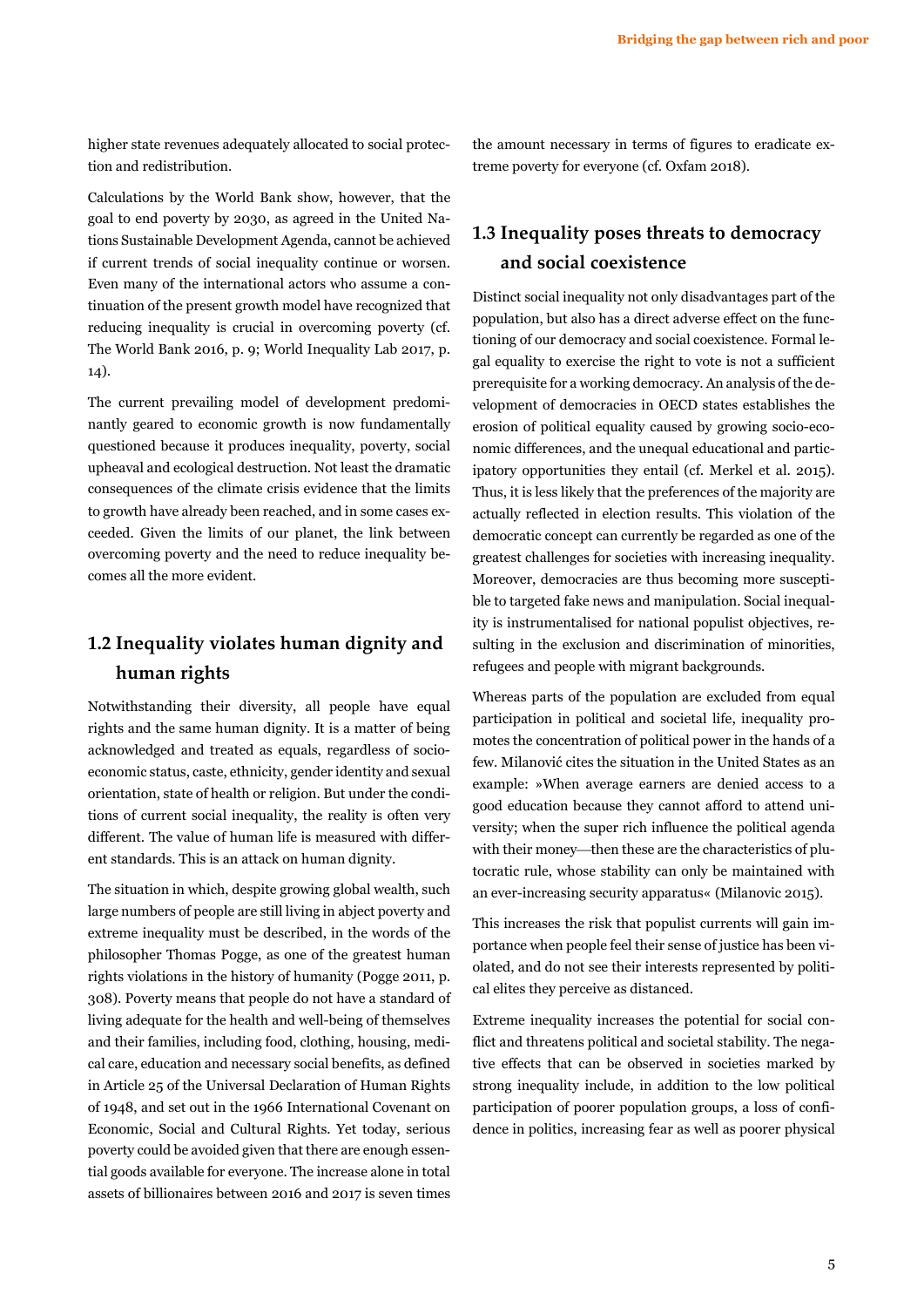and mental health, and higher crime and violence (cf. Wilkinson/Pickett 2009).<sup>1</sup>

Economic inequality between several social groups, which is considered as systematic, is one cause of social conflicts or aggravates them culminating in violent conflicts, war and civil war (ISSC 2016, p. 10). Economic inequality between different regions, countries and continents moreover increases migration.

-

obesity, social mobility, trust and communal life, violence, teenage pregnancies, well-being of children (cf. Wilkinson/Pickett 2009).

<sup>1</sup> Wilkinson and Pickett refer in their study (23 countries) to the negative statistical context for higher inequality with the following health and social indictors: physical and mental health, drug abuse, education, delinquency,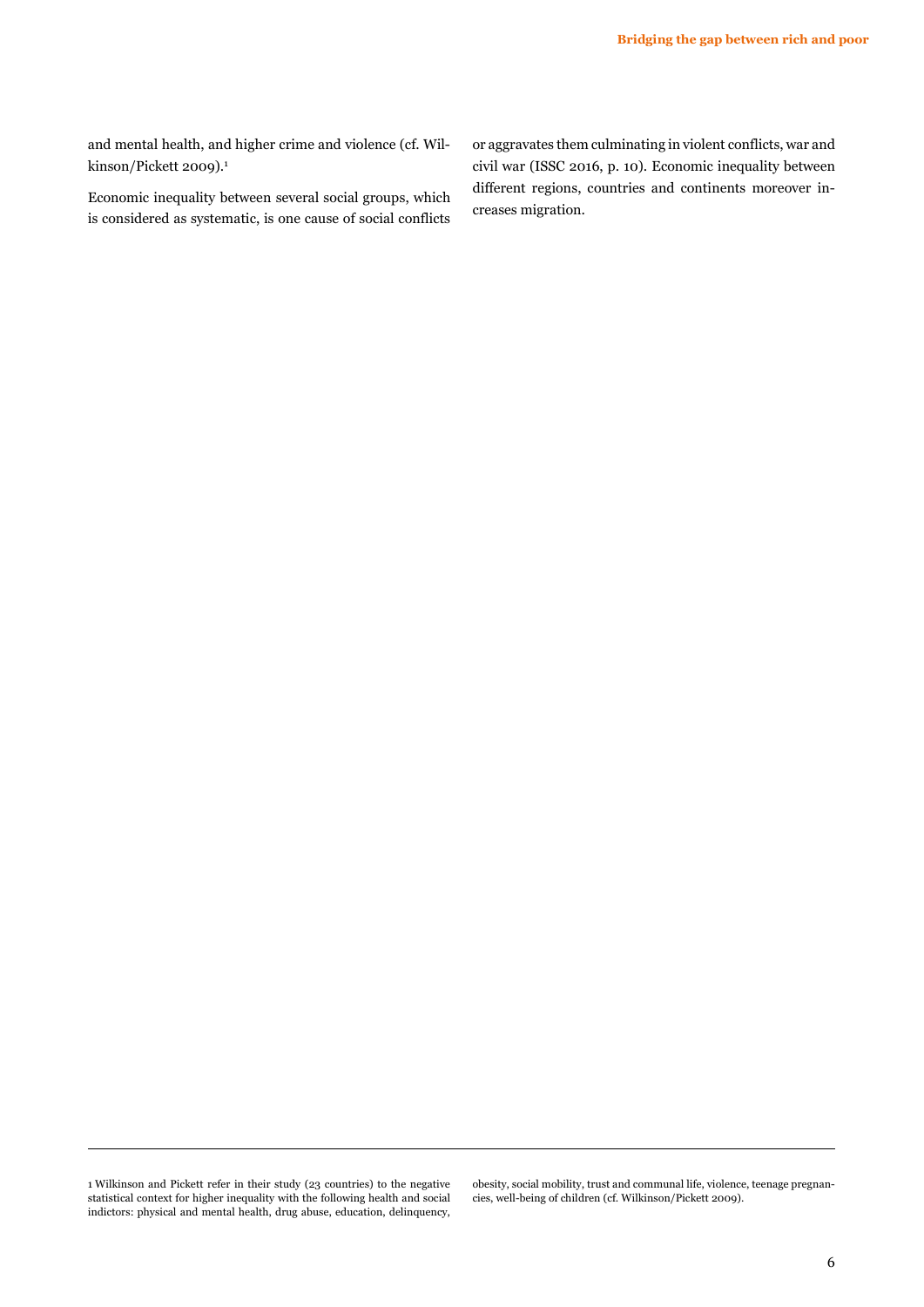# 2. The extent of social inequality and its causes

Many statistics distinguish between three levels at which social inequality is observed: (1) inequality among people living in the same country, (2) inequality among the average of various countries, and (3) global inequality among people all over the world, regardless of national borders. It is particularly important for Brot für die Welt to highlight horizontal inequality among specific social groups, such as between women and men, or between people of different faith and origin.

Inequality has different dimensions. Often paramount is the economic inequality, measured in terms of income, consumption or wealth. In addition, the non-economic dimensions of inequality are essential. These can be described as unequal participation in politics or society due to power imbalances, different legal status, unequal access to education and health services. The result is for instance inequality in nutrition, health and educational status or life expectancy.

These different dimensions are often mutually reinforcing. Thus, a low income, for instance, often correlates with lower education and health status, as well as lower life expectancy and lower political participation both at national and global level. For instance, the average life expectancy in Japan is 35 years higher than in Chad (UN Population Division 2018), and varies within the USA by more than twenty years between economically well-off regions in Colorado and poor regions in North and South Dakota, which are predominantly inhabited by Native Americans (Guardian 2017). However, these correlations are neither inevitable nor linear, but are affected by many other factors, in particular political decisions and social institutions.

The time at which inequality is observed can also be differentiated: unequal start and opportunity, procedural inequality or outcome inequality.

The distinction between primary income distribution emerging from the labour market, and secondary income distribution after taxes and transfers moreover allows the distribution effects of market development, and fiscal as well as socio-political interventions to be considered separately.

## 2.1 Economic inequality in individual countries and around the world (vertical inequality)

Since 1980 the polarisation of income and wealth within individual states has increased in almost every country, though to different extents and speeds. National income inequality varies considerably among the world regions. It is lowest in European countries, and highest in the Middle East and Latin America (WID 2018).



Most evident are differences between Western Europe and the USA, which in 1980 still had relatively similar levels of inequality. Subsequently, inequality has increased in the USA more rapidly. A more differentiated analysis of the rather similar data of primary and very different data of secondary income distribution shows that political decisions play an important role here.

But lately there have been some positive developments too. Between 2011 and 2016, for example, in more than half of the 92 countries with comparable data, the bottom 40 per cent of the population experienced a wage increase that was higher than the overall national average (ECOSOC 2019). Following a steep rise in poverty and inequality in the 1980s and 1990s in the context of debt crisis and structural adjustment, some countries in Latin America and the Caribbean were able to successfully reduce poverty and inequality from the mid-2000s onwards. This is mainly due to a changed structural wage development and poverty-oriented social and labour policy, including strengthened collective wage negotiations as well as extended social protection systems from the beginning of the new millennium (cf. WB 2016, pp.103 ff., CEPAL 2018, pp. 18 f.). In addition, some countries (such as Brazil, Bolivia and Ecuador) have adopted affirmative action policies for discriminated popu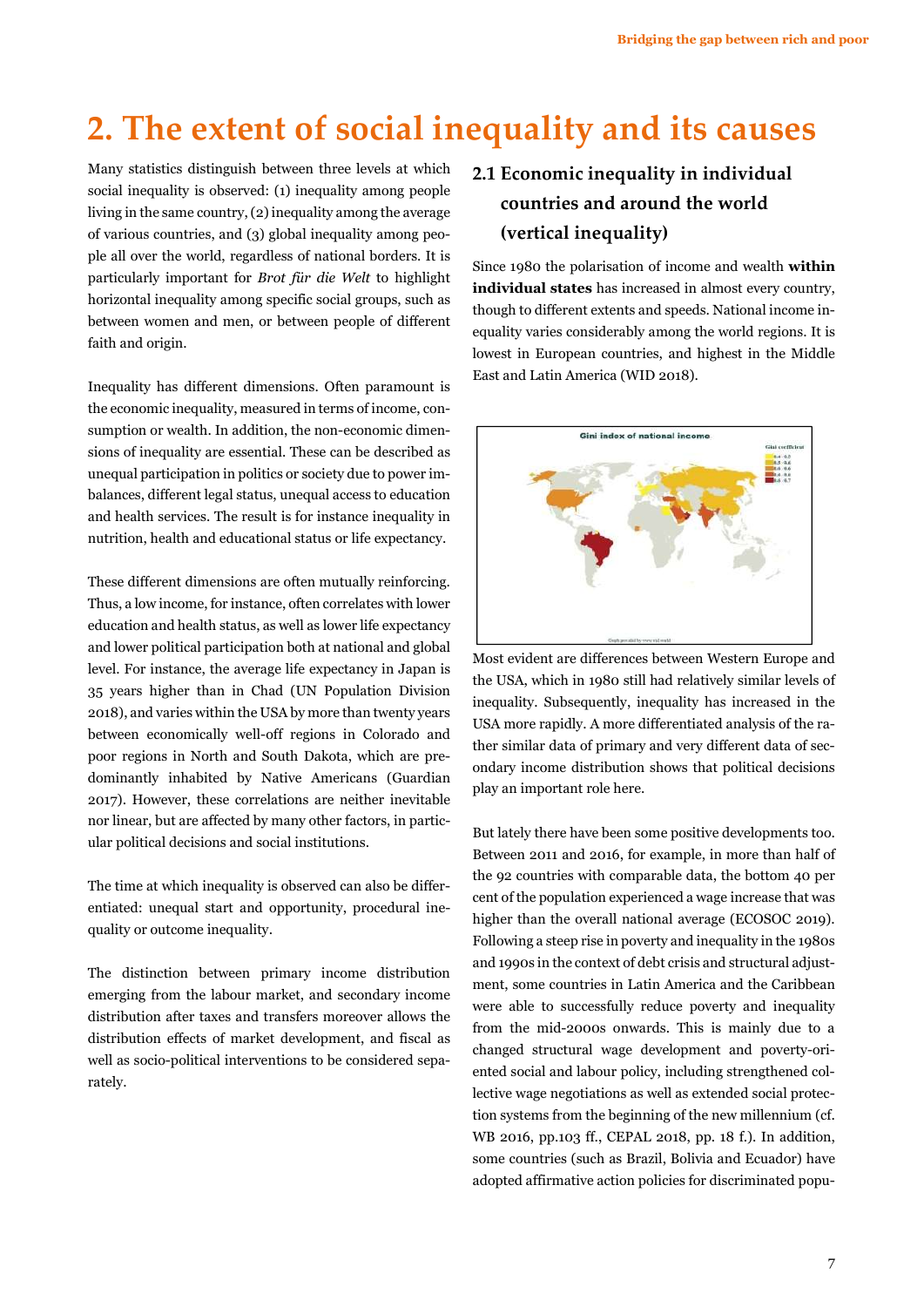lation groups, which have helped to improve their opportunities for participation and recognize their equal rights. Yet the trend for reducing inequality is now stagnating (WB 2016, p. 83), and even reversing in some countries due to changes in political strategies.

Further outstanding cases are India and China, each with a very high economic growth rate. In India, the culturally entrenched inequality of the caste system has hardly changed, or rather exacerbated with the new super rich. In China, Mao's egalitarian socialism hardly helped people out of poverty. The new growth-oriented economic model reduced poverty and at the same time accepted an extreme increase in inequality.

The landscape of global poverty has become more complex overall. Now the majority of extremely poor people no longer live in the poorest countries, but in the most populous middle-income countries (WB 2018). As a result, inequality among the average per-capita-income of individual states has declined in the recent decades.

Global inequality among all people, without considering national borders, has also slightly diminished. The Gini-coefficient<sup>2</sup> of global inequality fell from 69.7 in 1988 to the still extremely high 62.5 in 2013 (WB 2016, p.81). It seems paradoxical that of all things the high growth rates, that exacerbate national inequality in populous countries, such as China and India, have contributed to a slight overall reduction in global inequality (Bourguignon 2015).

Yet a major proportion of the global population continues to be excluded from participating in general prosperity gains, or is falling even further behind. According to the World Bank Report, in 2015 736 million people were still living in extreme poverty, that is with a daily income below the international poverty line of 1.9 US\$ PPP, as defined by the World Bank.<sup>3</sup> In Sub-Saharan Africa, this affects 41 per cent of the population. And many of those who are no longer visible in the statistics as extremely poor live in very precarious conditions and can easily fall back into extreme poverty.

For Brot für die Welt, hunger is the expression of the most extreme form of poverty. According to the FAO (2019), in 2018 821.6 million people suffered from chronic undernourishment. This figure also clearly indicates the limited information value of international poverty figures based on the poverty line of 1.9 US\$ PPP. Based on a definition of multidimensional poverty, which—like the Human Development Index—includes not only income poverty but also health, education and life expectancy, the current figure of people living in poverty amounts to 1,334 billion (UNDP 2018). With a poverty line of 3.2 US\$ PPP, which the World Bank regards relevant in lower middle-income countries, the number of people living in poverty even increases to 1.932 billion (WB 2018).

## 2.2 Inequality among different social groups (horizontal inequality)

Looking at inequality in individual countries, we often find specific features that correlate with the social situation of people. In the majority of cases, these include the place of residence (urban/rural or different regions), gender and ethnicity. In addition, in some countries there is also skin colour, religious groups, caste, class, groups of sexual identity and orientation, age groups, state of health or a migrant background. These features are not the causes of inequality, but the existence of such systematic contexts is a clear indication of different kinds of discrimination, or unresolved historical discrimination of specific population groups resulting in their systematic deprivation.

The most widespread form of horizontal inequality is the inequality between women and men. In most countries, women are severely underrepresented in significant positions in politics, economy and society. The global gender pay gap still sees women earning 23 per cent less than men, and moreover they shoulder the majority of unpaid jobs, for instance, in education and care. In many countries, laws and institutions, and in most countries conventions and/or traditions, prevent equal opportunities for women and girls, often from an early age (cf. Brot für die Welt 2018: Achieving gender equality).

Another example among the many experiences of horizontal inequality is the situation of the people whose ancestors were exploited as slaves. As in most cases, horizontal inequality has many dimensions. It becomes evident in a different cultural values and diverging participation in economy, society and politics with impacts on all areas of life. In

-

<sup>2</sup> The Gini coefficient adopts a value between 0 (when every person receives the same income) and 100 (when one single person receives 100% of the total income i.e. maximal inequality). For example, Germany displays a Gini index value of 31.4 (2013).

<sup>3</sup> PPP stands for »purchasing power parity«, that is, the US\$ is converted to a common currency by using purchasing power parity exchange instead of official currency rates.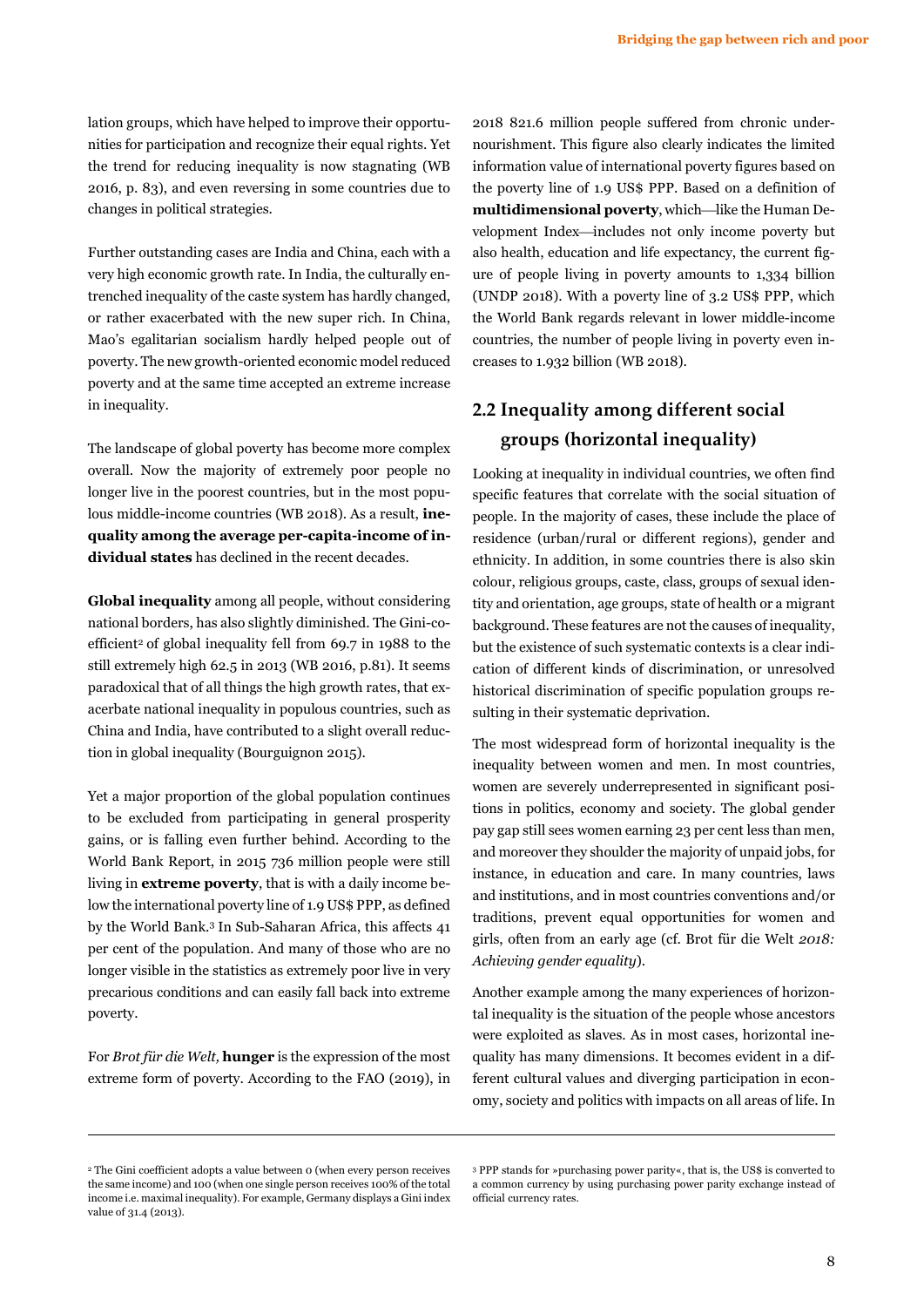Brazil, for example, between 70 and 80 per cent of all murder victims are Afro-Brazilian men. The majority of them are between 15 and 29 years old and living in favelas. One reason of the high homicide rate is the illegitimate and discriminatory police violence (Amnesty International, Brazil 2017). This example illustrates how closely racial and classspecific discrimination are interrelated. Categories of discrimination such as gender, income, skin colour or ethnicity are intersectionally interwoven and create specific experiences of discrimination. Such intersectional analyses make the complex forms of social inequality visible.

#### 2.3 Causes of inequality

Inequality is the outcome of power balance, political decisions and the resulting institutions. It is necessary to take into account a variety of factors at the local, national and international level.

In considering inequality among social groups, within a country or worldwide, one can neither proceed from a situation of equality nor from equal opportunities. Every historical moment of inequality was and is simultaneously the starting point for further development.

From a global perspective, colonialism has made a lasting contribution to the extreme inequality between countries, economies and societies, but also among groups within formerly colonised societies. To this day, former colonies remain extremely disadvantaged in the distribution of political, economic, material, cultural or rather knowledge-based power compared to the OECD member states. The same disadvantage also applies to indigenous peoples, descendants of slaves and (female) agricultural workers in their respective communities. By restricting the autonomous development of these groups, their non-equal treatment is permanently reinforced. At the international level, this becomes evident, for instance, in the dominance of the OECD member states in political negotiations or the historically assigned roles in the global economy, with trade relations that repeatedly disadvantage the numerous countries of the Global South. In addition, emerging states such as China or India are now also using their economic power to secure access to resources, markets and influence—creating new relationships of dependence in the process.

#### Unequal starting situation, unequal access to resources

People or specific social groups often have no resources, or are actively denied access to them. Exclusion and discrimination are not only the result of the individual behaviour of other members of society, but can also be institutionalised, for instance, by legislation or discriminatory social norms and traditions that perpetuate power and privilege. One example among many others is when women are denied landownership or the right to inherit; or when male family members are prioritized in times of food shortages. Thus, for instance, in Mozambique the proportion of women in rural population is higher than that of men. Nevertheless, very few women are in decision making positions. Land titles are predominantly held by men, though in fact they are often absent because they are working, for example, in factories in the nearest bigger cities or as migrant workers in South Africa. If a man dies, in most cases the property does not go to his widow but to male family members, such as his brothers.

Exclusion also frequently arises out of situations of social inequality when access to specific social resources are de facto handled in an exclusive way, such as access to means of production, to particular segments of the labour market, to good education or to the relevant (relationship) networks.

People with access to material, cultural and social resources not only have better conditions to participate in economic activity and to succeed in competitive (economic) systems. They also have the opportunity to use their resources to change the rules of the system on their terms and to their advantage—so that future accumulation of property and access to resources is facilitated (cf. Pogge 2011).

People at the lower end of the income distribution participate—if at all—under-proportionally in the progress of affluent societies or in policy making. Usually they have had a bad start in life, few opportunities for access and little negotiating power on the labour market or in the political arena. Inequality thus causes exclusion. Consequently, inequality further increases; it is part of the root cause and becomes consequence—a vicious circle.

A similar circle emerges regarding the degradation of the environment and in the context of the climate crisis. People suffering from poverty often work and live under precarious conditions, for instance, in unstable accommodation, on barren ground or in areas prone to flooding. Ecological destruction and natural disasters hit these most vulnerable populations hardest. This results in their further impoverishment, thus aggravating inequality.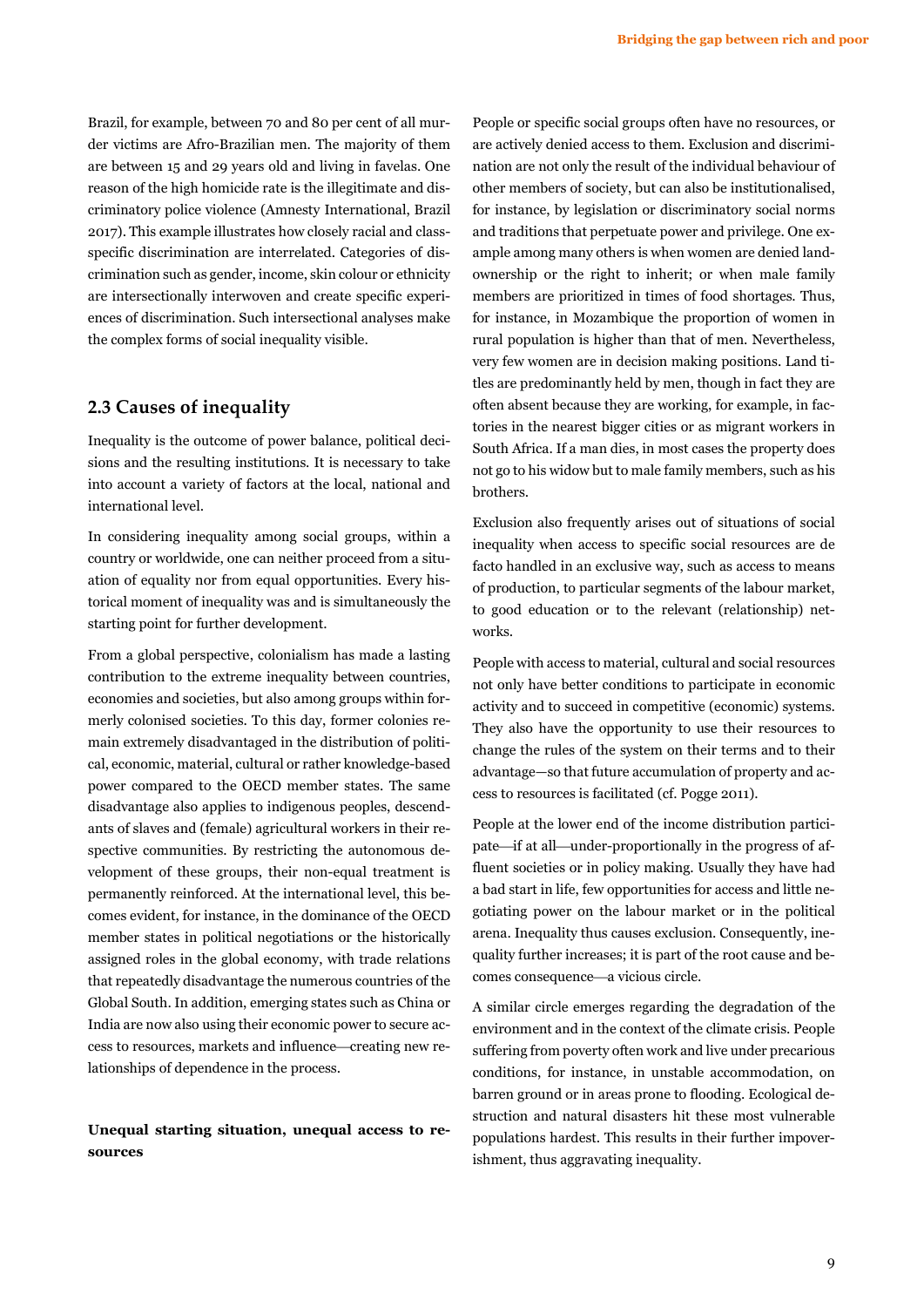On the wealthy side, extreme social inequality is reflected in all lifestyles that disregard the impacts of the production model and consumption patterns on the ecological balance. Ecological destruction and the climate crisis are thus further aggravated. This is especially pronounced in the context of mobility. For instance worldwide tourism in general, and especially the associated air traffic, contribute to every eleventh ton of CO2.Yet air travel remains a privilege of only a few. Only 2–5 per cent of the world population flies at all.

#### Power asymmetries in process and their institutionalisation

A vivid example of power asymmetries are the extremely unequal relations among social partners on the labour market in many countries. They affect wages and work conditions—a crucial factor for inequality. Yet power asymmetry also has an impact on the political arena. Nobel laureate Joseph Stiglitz describes the influence of wealthy stakeholder groups on national political negotiation processes and public opinion: the top tier in particular possessed the means to influence economic, financial and social policies through party donations, media control and cost-intensive lobbying to their own advantage (cf. Stiglitz 2012). Such a barely controlled exertion of power by elites for their own benefit leads to a reinforcement of inequality (cf. Brot für die Welt (2016): Policy Work in and Concerning Emerging Countries).

The framework of the global institutional order is also impacted by the differences in power and influence, for instance in form of the dominance of rich (groups of) countries4 in negotiating international treaties (e.g. trade agreements), in entering into international agreements (e.g. fisheries agreements), or in defining policies and strategies of international organisations. In some organisations, such as the World Bank (WB) and the International Monetary Fund (IMF), voting rights are tied to the equity shares held. At the IMF, the USA alone and the EU states together thus possess a blocking minority. This is one of the reasons why China is trying to initiate alternative structures under its own supremacy, such as the Asian Infrastructure Investment Bank (AIIB) and the »Belt and Road Initiative«. At the United Nations, the principle »one country, one vote« and the principle of consensus applies to major decisions. But even there, decisions are de facto influenced by power imbalances and dependencies. Moreover, there is considerable influence from the private sector, for example, through international business associations or large philanthropic foundations such as the Bill & Melinda Gates Foundation (BMGF), whose political influence on the United Nations and non-governmental organisations is increasing.

#### National institutions and politics

The principal factor at national level that can contribute to reinforcing or reducing economic and social inequality is the economic system based on the fiscal and social policies.

In the 1980s and 1990s, many countries, especially in Asia, Latin America and Eastern Europe, were obliged under pressure of the debt crisis to reform their economic systems: deregulation, privatisation, liberalisation of trade and the financial sector, flexibilization of labour markets, tax holidays and tax reductions for companies and a restricted governmental social policy appeared on the agenda. These political measures all together contributed to increasing inequality.

Subsequently, it can be observed how the gap between the income from labour and capital has widened more and more worldwide—and continues to do so. During these past three decades, the proportion of income from labour has decreased in most of the countries, whereas the proportion of income from capital has increased. Inequality has also increased among different wage groups. On average the incomes of low earners and the middle class have grown considerably more slowly than those of the highest earning ten per cent of the income pyramid. Digitalisation and technological change further exacerbate inequality because innovators, shareholders and investors and a small group of highly qualified employees in the IT industry gain greatly; while others who draw their income from low-skilled jobs benefit to a much lesser extent, or even lose out.

At the same time, the flexibilization of the labour market, a minimum wage that is too low and the declining power of the trade unions also lead to increased inequality, or rather to a growth in the income share of the top ten per cent. Deregulation of the labour market benefits the higher income groups and reduces the negotiating power of employees and workers from the low-income segment (IMF 2015, p. 26).

In many countries, the government does not fulfil its obligation to safeguard the common good. There is a lack of economic and fiscal regulation, of investment in equal opportunities for all and of any redistributive measures. Since

-

<sup>4</sup> Such as the OECD member states, the European Union or the Group of Seven (G7), which allow the former colonial powers to assert their interests.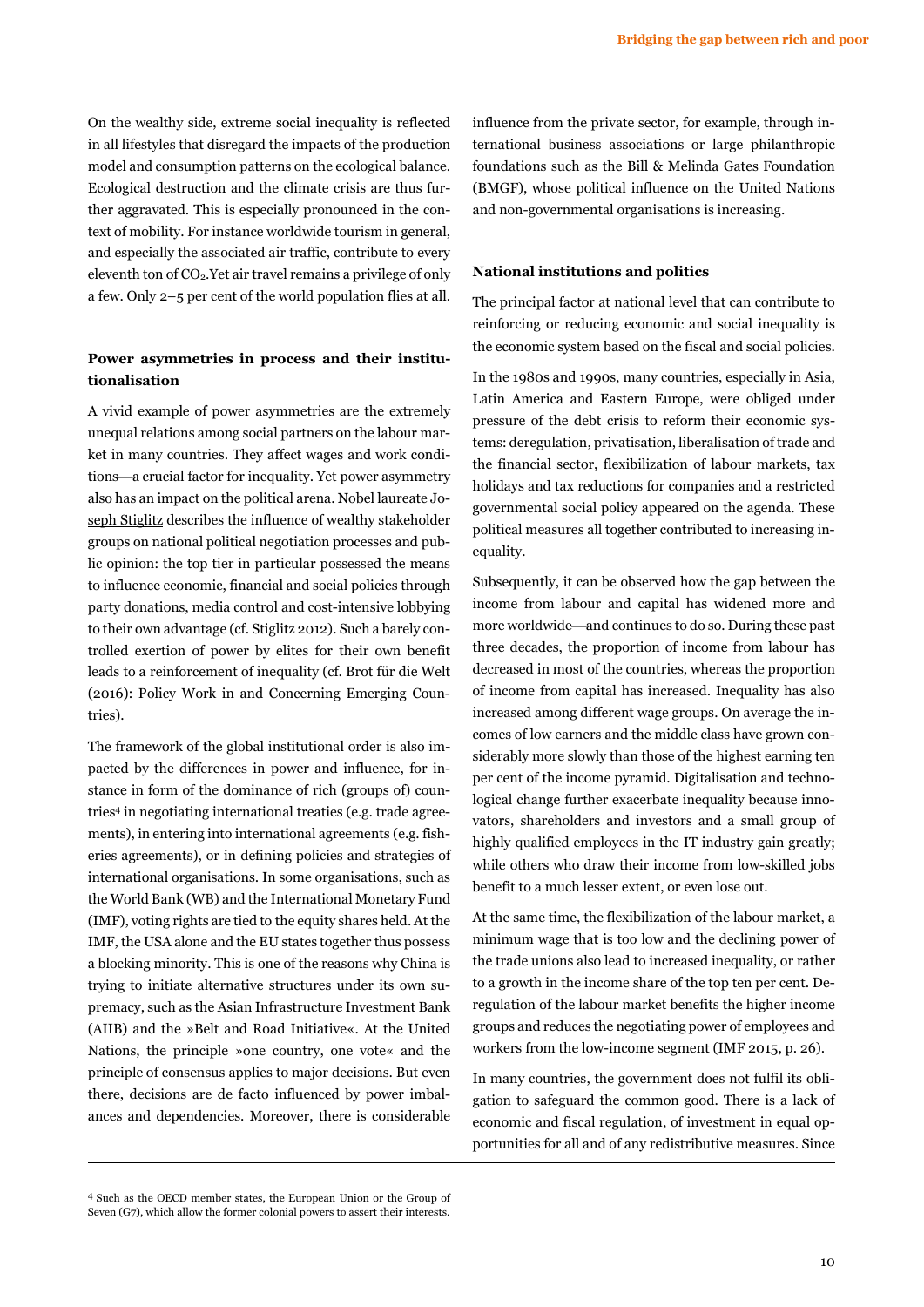the 1980s, huge amounts of capital have been transferred from the public to the private sector in almost all countries of the world. State assets have decreased while private net assets have increased. In addition, public revenue from taxes and other sources is often too low in countries with low or middle income. Corporate tax evasion and a ruinous tax and subsidy race among states to attract investments via tax incentives and state subsidies are undermining the national budgets of low-income countries. One example of this are the maquiladoras, the Central American factories of international companies, especially in textile industry, which produce mostly duty free for the US market. These sweatshops basically exist in a legal vacuum where the prevailing national labour legislation is not applicable and controlled. The companies produce cheaply with low personnel costs; the production materials are supplied also duty free by the purchasers of the final product.

There are numerous other cases involving problems with corruption and nepotism. As a result, the scope for public investments and for creating political options to correct the exceptionally unequal primary income distribution is shrinking. This also leads to a lack of investments in public services such as education, health and social protection, which could help to reduce the extreme inequality of opportunities.

#### Global investments and politics

Global factors and their direct and indirect impacts on international and national inequality must also be taken into account.

These include several elements of the world economic order, such as unfair conditions in world trade, unfair free trade agreements, asymmetric protectionism or the subsidisation of export commodities. The externalisation of production costs, especially in terms of local and global environmental pollution, must also be mentioned. This imposes immense costs for entire societies both at home and abroad, while yielding great profits for a select few.

Some multinational enterprises have achieved a market dominance that allows them to set profit-maximising pricing. They often also control the market through aggressive ousting, and denial of market access to other actors. Through lobbying, they also exert influence on the framework conditions for the whole sector. This becomes very evident in the raw materials sector, which is especially inclined to form monopolies due to geological and technological factors. Yet, at the same time targeted outsourcing is used to outsource corporate responsibility for the ecological and social impacts of raw material procurements and workintensive production flows. As a new global actor, China is now particularly interested in securing its growth-oriented economic system through cheap imports of raw material. Here, the close cooperation between a national elite and international actors often provides profits for a few, while the population of the country producing the raw materials hardly benefits at all (cf. Brot für die Welt 2017). Investments into large agricultural areas for the production of agricultural raw materials often lead to land conflicts and the displacement of local small farmers, or exacerbate the lack of access to land for the poorer population groups (land grabbing). The use of patents and intellectual property rights also predominantly benefits large companies from industrial countries, whereas the effects for the poor are negative. Conflicts arise because strong emerging economies such as China and India try to evade or ignore patent rights. Controversial in this context is India's generic production, which enables a cost-effective drug-supply not only for India but for the entire Global South. However, due to the pressure of pharmaceutical corporations this is becoming increasingly restricted,

Another economical cause for growing inequality is financialisaton: the increasing significance of the financial sector in relation to the real economy (i.e. financial investors in relation to entrepreneurs), which was facilitated by the deregulation and opening of former nationally regulated and restricted financial markets. The extremely rapid spread of new financial instruments, the increasing prioritization of corporate policies based on shareholder values, the increasing significance of institutional investors on the financial markets (insurance companies, hedge funds, pension funds, etc.), the dramatic expansion of credit and investment business in the form of mortgages and securitisation of credits and deposits as well as the enormous profits from tax-free financial speculation: all these financial trends promote the unequal distribution of capital assets.

At international level, there is a lack of political will to establish appropriate guidelines and regulations. So far, the international community has only managed to agree on vague statements of intent with no binding resolutions, obligations or control. The initiatives taken by the Group of Twenty (G20) and the OECD to avoid capital flight, money laundering, illegal tax evasion and legal tax avoidance have been steps into the right direction, but remain far too weak.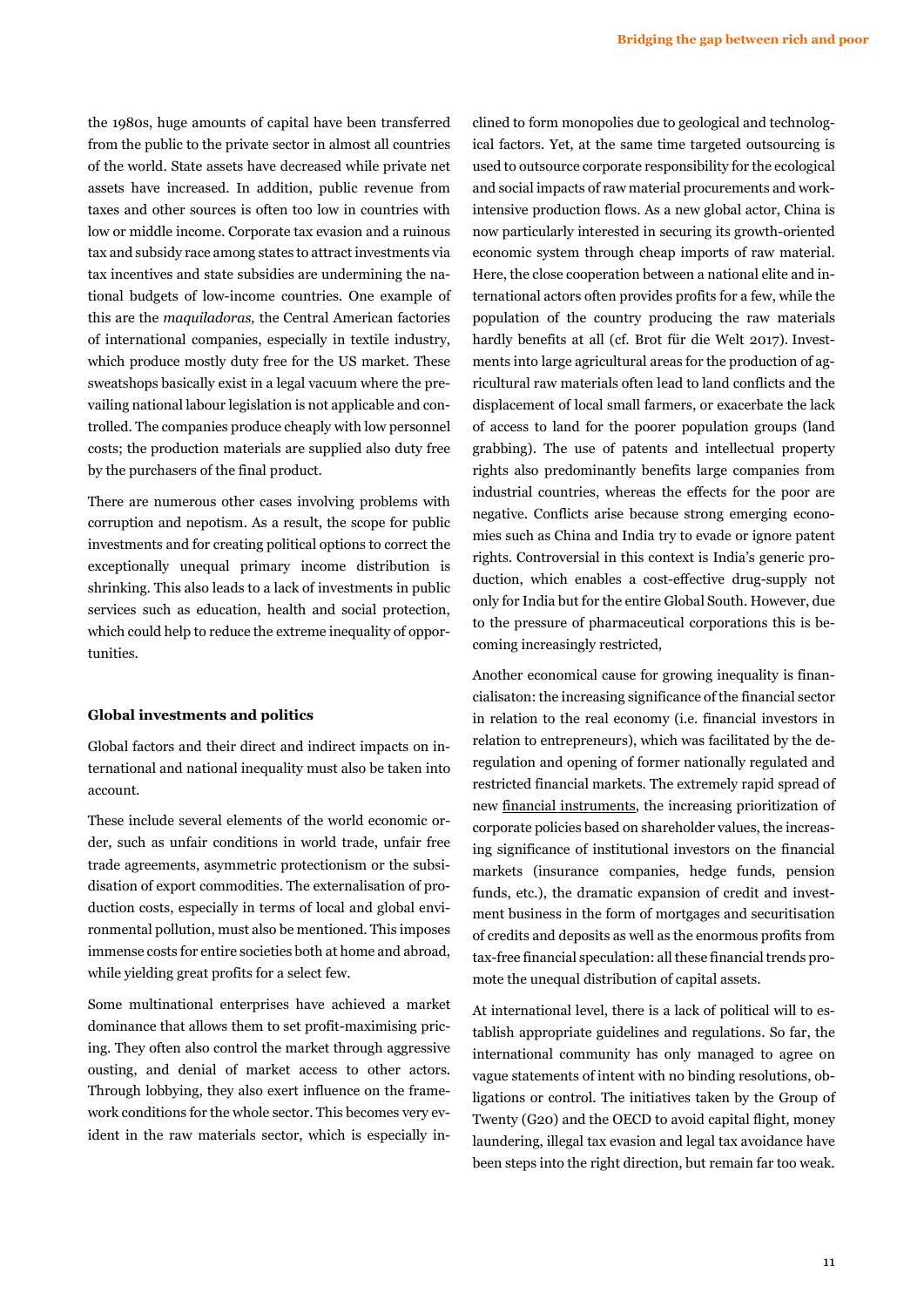# 3. Principles and Values of Brot für die Welt

The principles and values of Brot für die Welt as an agency of the Protestant Churches in Germany are derived from the biblical perspectives on social inequality and poverty. The prophetic tradition of the Old Testament describes great social inequality and life in poverty that threaten one's existence as not intended by God. Inequality is blamed on those at the top of the social pyramid because they benefit from the poverty of the others. Worshippers who are not on the path of justice are rejected by God and are abusing the Lord's name (Amos 5: 11–6,14). Israel's social legislation identifies social inequality as irreconcilable with the concept of being God's chosen people. Welfare for the poor and measures of retributive justice are firmly anchored in Israeli social practice.<sup>5</sup>

God's special closeness to the poor and His exaltation of those considered to be »low« by human standards are a constant motif pervading the Old and the New Testaments. The first Christian community shared its faith and goods, thus setting standards in dealing with inequality that have repeatedly inspired individuals and movements throughout the history of Christianity. The Apostle Paul made clear in his First Epistle to the Corinthians that the sisterly and brotherly breaking of bread and sharing of wine at the Lord's Supper equalled the sharing of everyday goods, which may not abolish the social inequality between enslaved and free people in everyday life, but still can change it and call it into question from the point of view of the gospel (1 Cor 11: 17–34).

Warning against the lure of wealth is an essential feature of the New Testament in the variety of its scriptures-idol worship of »mammon« and serving the true God are mutually exclusive. Jesus himself identifies in an unparalleled way with the so-called »least«. He identifies with those at the very bottom of the social strata (Mt 25:31–46), thus overcoming inequality and exclusion through his conscious devotion to the marginalised and stigmatised of his time. In his actions, he deepens God's justice. The perspective of the Kingdom of God where »the first will be last, and the last first« turns previous categories upside down. With his call to discipleship, Jesus puts into perspective the human commitment to property, origin, family and status. Having »life and having it abundantly«, the promises of Jesus according to the Gospel of John (John 10, 10) encompass a life in dignity and freedom from the daily struggles for survival and exclusion—but go very much deeper, beyond the economic and material dimension: they aim at a comprehensively reconciled life in justice with God and the community of creation.

Brot für die Welt is committed to this perspective of identifying with the poorest of the poor at the side of Jesus Christ. Since its foundation in 1959, Brot für die Welt has pursued the goal of providing a framework for this hope for justice (EKD 1997, BfdW 2000, EWDE 2011, BfdW 2018). Accordingly, Brot für die Welt follows an understanding of justice described by philosopher John Rawls in the twentieth century: he applies two principles to the context of justice and equality. Rawls starts from the assumption that (a) everyone has an equal right to the comprehensive system of basic liberties. Furthermore, (b), social and economic inequalities are permissible in society as long as they work to the benefit of the least advantaged (difference principle) and are linked to positions and offices that are in principle accessible to everyone (fair equality of opportunity). Behind this is a concept of justice that Rawls characterises as follows: »All social values—liberty and opportunity, income and wealth, and the social foundations of self-respect—are to be distributed equally unless an unequal distribution of any, or all, of these values is to everyone's advantage. Injustice, then, is simply inequalities that are not to the benefit of all.« (Rawls 1971: 54). Inequality is therefore only preferable to equality if everyone benefits from it—but above all those who are worst off. Thus, the living conditions of the least privileged people become a central factor in assessing, how fair or unfair the distribution of wealth, power and other social values is in a society.

Rawls initially only applied his Theory of Justice to national societies. Yet today, as humanity is interwoven in a community of cooperation and risk, social justice must also be spelled out at the global level. In view of tangible and dramatic poverty, inequalities are always and everywhere unjustified, if transfers could alleviate the suffering of the least

-

<sup>5</sup> Deuteronomy 15, 4-18: Frequent sabbatical years of grants and release for all loans and slaves, mercy/charity for the poor / Deuteronomy 5, 12-15: Allencompassing Shabbat rule including unfree people, subordinates, and »foreigners« as well as animals in remembrance of their own past as slaves in

Egypt / Deuteronomy 24, 6-22: Protective rights for the poor for loans and their collection, right to the second harvest for the poor.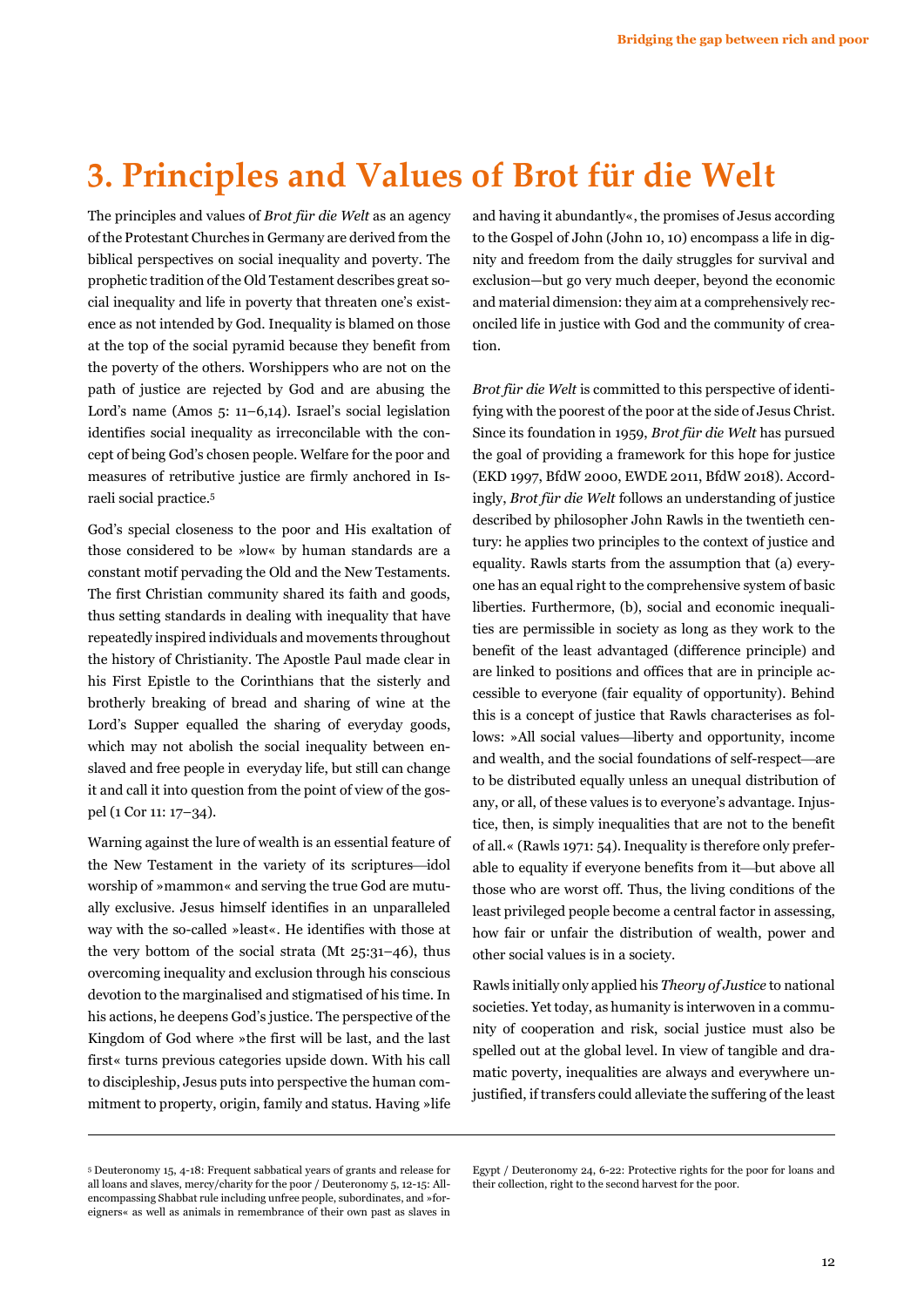privileged (cf. Pogge 2011). Social justice in the world community therefore implies the obligation of states to design international cooperative relations in a such way that they benefit everyone involved, but above all the deprived. Poverty and inequality in the world today trace back to an unfair world order, which has been substantially designed and preserved by the rich and powerful countries. The citizens of Germany, represented by their elected government, are thus jointly responsible for inequalities and injustice in the world (cf. Pogge 2011).

#### What are the implications for Brot für die Welt?

In its cooperation with its partners, Brot für die Welt focuses above all on the most disadvantaged people: they are the ones with whom steps are to be taken towards a fair and sustainable society. Actions are guided by the understanding that, although people are not the same, they are all en-

A society that takes seriously the idea that people are God's own likeness can never be a class society. People are of equal value and have equal rights. (EKD 2018)

titled to equal rights.

It is not a matter of defining any form of inequality as unfair. After all,

a society that strives for complete economic equality is not necessarily per se socially fair. Likewise, the various life choices of people—an expression of human freedom—may lead to different levels of economic prosperity, provided they are based on choice and not the result of coercion. But Brot für die Welt considers it unjust when equal rights, equal opportunities and equal participation are denied due to social inequality. Respect, protection and the guarantee of universal human rights provide the central framework of reference. Avoidable emergencies and shortages, which continue alongside abundance, violate economic, social and cultural human rights. For those in need, these are fundamental violations of human dignity, which compel Brot für die Welt to take action (BfdW 2018).

Brot für die Welt therefore conducts ethical-conceptual and political work within the framework of the ecumenic and international discourse on justice and on overcoming inequality; at national level through the chambers of the Protestant Church of Germany; at global level through the Lutheran World Federation, the World Council of Churches and the ACT Alliance; at European level via ACT Europe and EuroDiaconia, with whom the Brot für die Welt is associated. Together, these networks take a stand for social justice and for the reduction of social inequality with statements such as the LWF Assembly Resolution 2017 and campaigns like the Zacchaeus Campaign for Tax Justice.

#### The 2030 Agenda

Brot für die Welt recognizes the United Nations 2030 Agenda for Sustainable Development, in which governments worldwide have committed themselves to achieve 17 Sustainable Development Goals (SDGs) by 2030, as the central reference framework for development cooperation. Ending poverty in all its forms everywhere is embedded in SDG 1, and reducing inequality within and among countries in SDG 10.

The 2030 Agenda states explicitly that sustainable development can only be achieved if all development goals are pursued simultaneously, and not when individual sectors are pursued in isolation. Thus, the 2030 Agenda also confirms that the eradication of poverty and reduction of inequality are closely entwined.

The 2030 Agenda also emphasizes that a goal can only be considered achieved, if »no one will be left behind« (as stipulated in the preamble of Transforming Our World: The 2030 Agenda for Sustainable Development). Hence, the World Community can no longer be satisfied with an improvement of average values of prosperity indicators while poverty and extreme inequality continue unabated.

The targets of SDG 10 provide clear instructions for main areas of action with which Brot für die Welt can identify: (1) the distribution of income should change: in line with the principle of »leaving no one behind«, the incomes of the bottom 40 per cent of the population should increase more strongly than the national average. In this way, the worstoff will catch up and income inequality will be continuously reduced. (2) Moreover, SDG 10 is about the inclusion and autonomy of all people, irrespective of age, gender, disability, race, ethnicity, origin, religion or economic or other status. The abolition of discriminatory laws, policies and practices and the active promotion of appropriate legislation, policies and other measures should create equal opportunities and reduce inequality of outcomes. Multiple deprivation, which particularly affects certain social groups, should be contained across the board. (3) Further political measures to reduce (income) inequality concern especially fiscal, wage and social protection reforms. Global financial markets should be regulated and monitored. (4) Moreover, better representation and increased participation for developing countries in decision-making in global international economic and financial institutions should be ensured in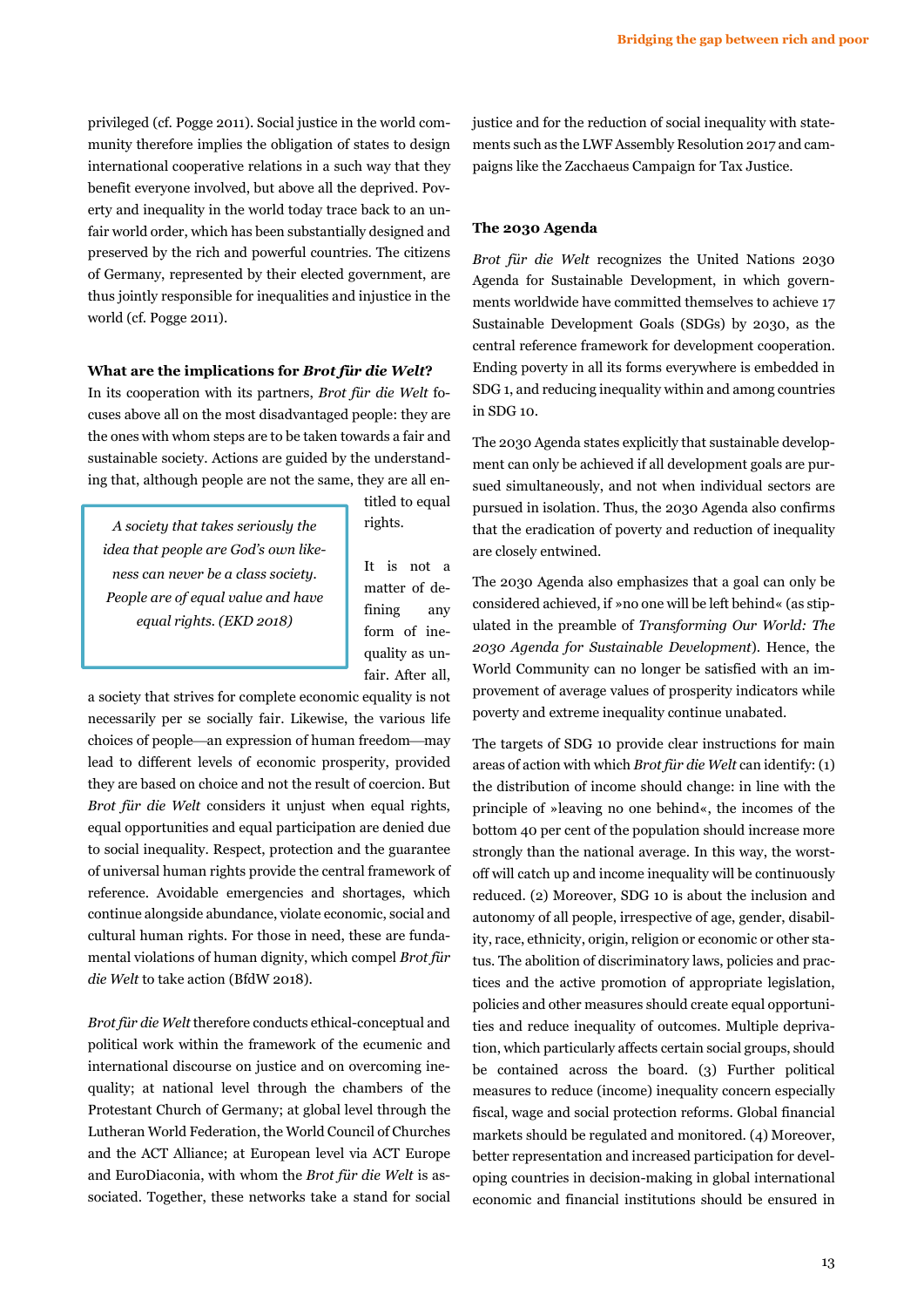order to deliver more effective, credible, accountable and legitimate institutions. (5) The implementation of a planned and well-managed migration policy should also facilitate orderly, safe, regulated and responsible migration and mobility of people, thus contributing to an international social balance.

As a political action plan, the 2030 Agenda strives for the same just and sustainable global development as Brot für die Welt with its constitutive Christian, social and diaconal mission. The 2030 Agenda provides Brot für die Welt with a significant opportunity to fulfil its Christian responsibility in cooperation with both public and civil society actors.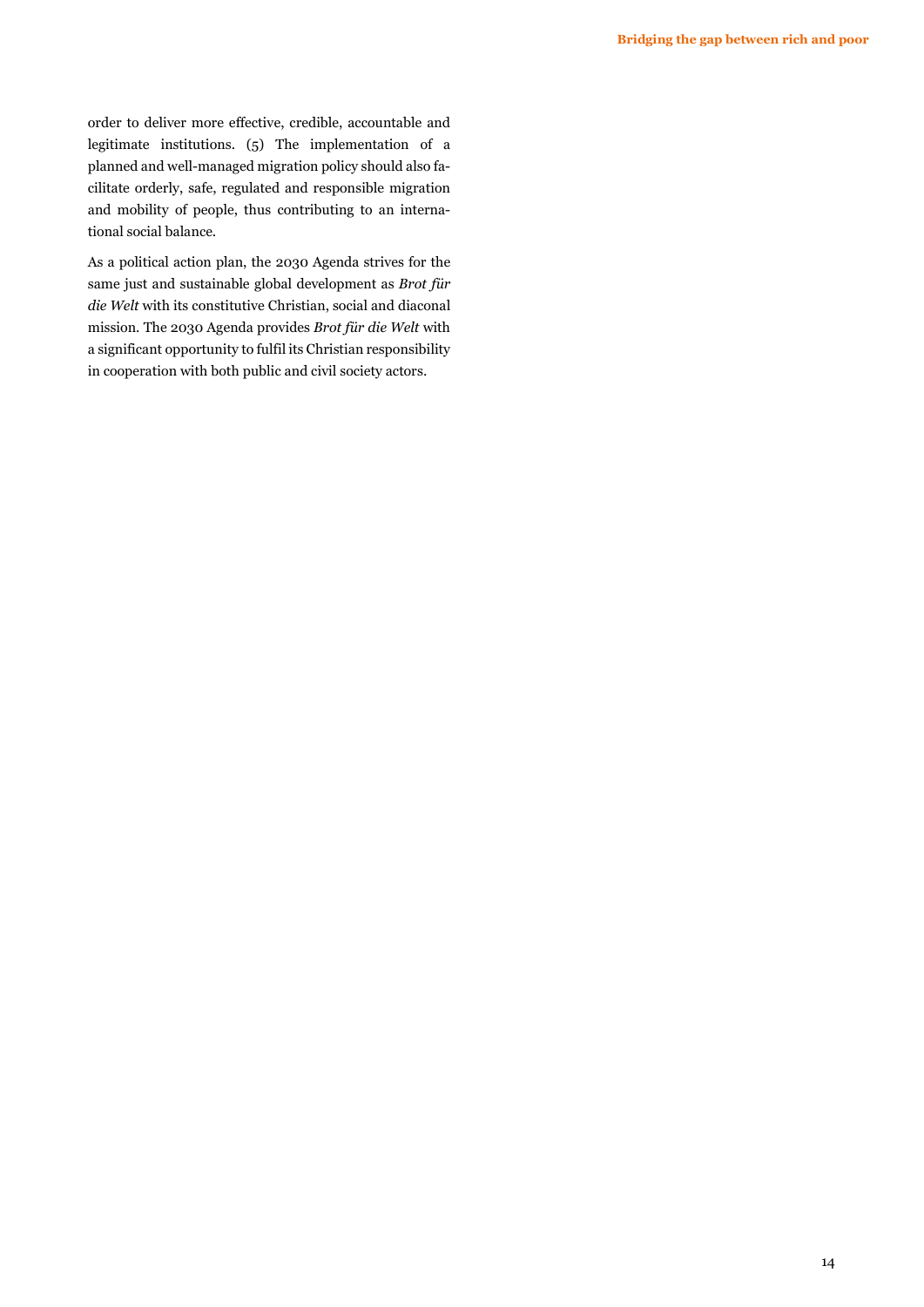# 4. The action fields of Brot für die Welt

Brot für die Welt considers the reduction of social inequality as a development goal in its own right, and at the same time as an elementary contribution to overcoming poverty. A variety of partner projects as well as the political and educational work of Brot für die Welt are closely connected to the issue of social inequality and should receive even more attention in the future. Priority is given to four fields of action.

## 4.1 Action field 1: Working towards a socio-economic paradigm shift

The existing economic order cements many elements that generate and reproduce poverty and inequality. The economic liberal promise that the free market will benefit all has not been fulfilled. The capitalist system is gradually accumulating wealth in the hands of a small minority and is increasing social inequality (cf. Piketty 2014). Profit-maximising actors tend to externalise the ecological and social costs of [economic] growth, to pass them on to society, to export them to other countries or to impose them on future generations. »Big owners hoard land; industrial fleets harvest fishing grounds; teachers and doctors hardly ever find

»Poverty is all too often revealed as the collateral damage of generating wealth.«

Wolfgang Sachs

indigenous minorities; and urban slums are populated with people displaced by dam and plantation pro-

their way to the

jects. If you also consider the effects of the global market, which is destroying the livelihoods of coconut farmers in Kerala with cheap imports of cooking oil, or the impacts of climate change, which cause the crop yields from fragile tropical soil to fall, then poverty is all too often revealed as collateral damage from the generation of wealth. Without a reform of wealth, there will be no alleviation of poverty« (Sachs 2017).

This confronts us with the task to radically rethink—and to counter the current ideology of growth with a new vision. We need a new guiding principle for sustainable development, and are therefore looking for ways forward to achieve a socially just and ecologically sustainable model of civilisation that respects the ecological limits of growth and the concept of a society and global community that act in solidarity. A peaceful and harmonious coexistence and the preservation of cultural identity is essential and should not be at the expense of nature and other people. There are numerous approaches to this, both from the Global South and from Western industrialized countries. Examples are the Andean Buen Vivir, Ubuntu from Southern Africa or the Gross National Happiness used in Bhutan as an indicator of prosperity, or the basic elements of the Scandinavian economic and social models, or the concepts of the Economy for the Common Good, the Care Economy and the »wealth of time« (Zeitwohlstand) from the European Degrowth movement. Humanity's safe sphere of action lies between planetary boundaries on one side, and the fulfilment of basic needs and compliance with human rights on the other (cf. Raworth 2019). In order to shape a welfare-oriented economy in this sphere of action, a proactive steering policy is needed.

We support the work of our partners in this field of action and consider it important for Brot für die Welt to contribute to concepts that achieve a different economy and coexistence. This includes informing people about the connections between poverty and wealth, and encouraging a joint discussion on a paradigm shift in order to change course together.

With their aim to achieve a sustainable, socially and ecologically oriented political reorientation, Brot für die Welt and its partners therefore also contribute to national sustainability strategies for the 2030 Agenda. They demand ambitious indicators for each individual SDG and critically observe their overall implementation.

## 4.2 Action field 2: Empowering disadvantaged and excluded people

Brot für die Welt wants to help shape the bottom-up transformation of society. The starting point is the (self-) empowerment of disadvantaged and excluded people, the strengthening of their self-confidence, the perception of their own value and dignity, self-organisation, networking and advocacy in family and society, in economic life and in the political arena.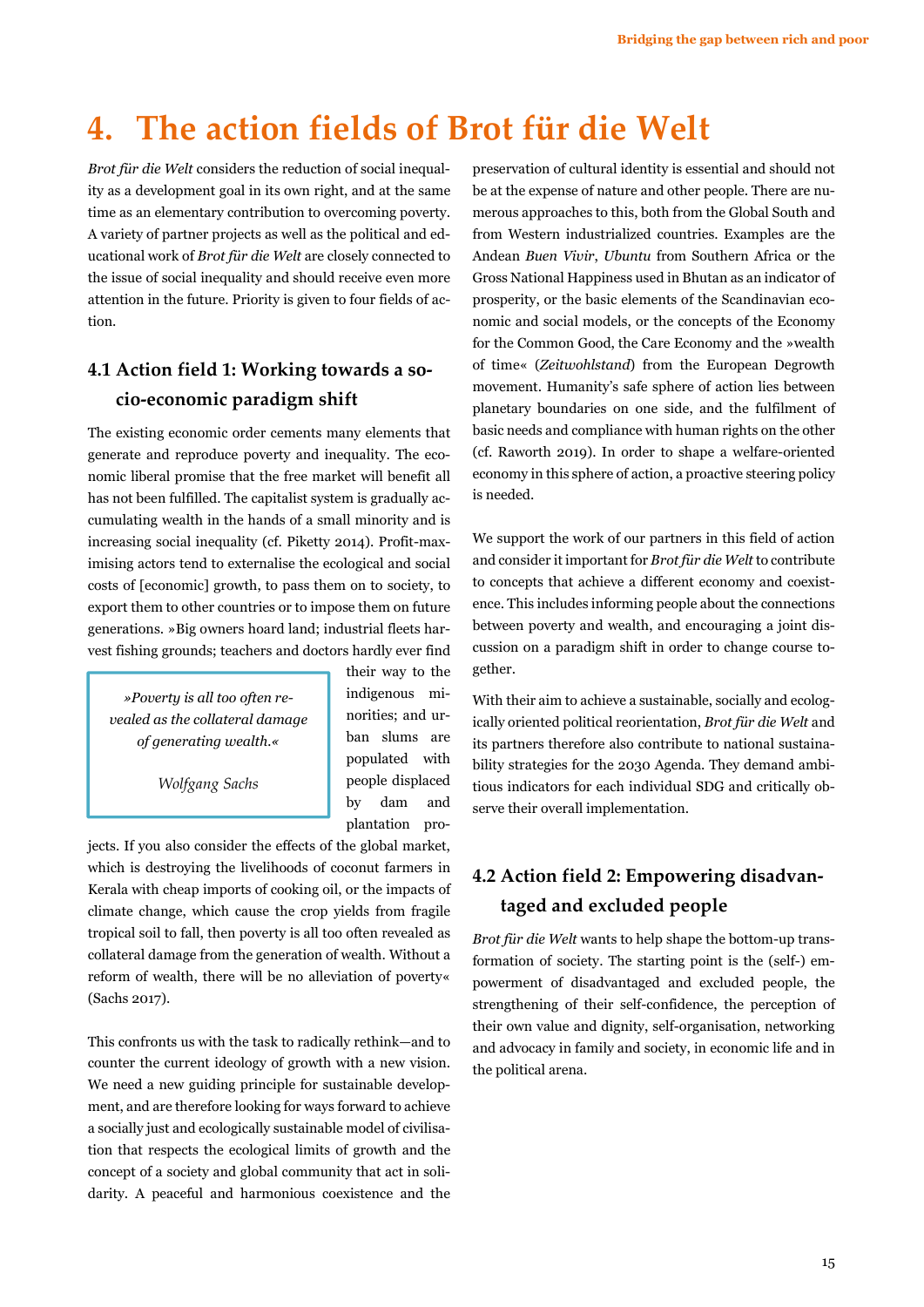Brot für die Welt therefore supports the commitment of civil society partner organisations in reducing inequality at the local, national or international level. These partner organisations include self-help organisations and social movements, trade unions, non-governmental organisations, churches and church organisations.

Their commitment may take a variety of forms: legal groundwork, awareness-raising community work, social mobilisation or political lobbying and advocacy work. This includes commitment to gender justice, and opposition to racism and discrimination, oppression and exploitation of any kind. In view of the countless experiences of horizontal inequality, Brot für die Welt supports initiatives for affirmative action for people and groups subjected to discrimination and the political representation of interests in formulating anti-discrimination and empowerment policies (»nothing about us without us!«). It is also necessary to demand social protection systems and their funding through progressive social insurance contribution and tax systems, not least to provide income-independent, needs-based access to food, health and education—as a prerequisite for autonomy and participation.

Especially in times of shrinking space for civil society, Brot für die Welt commits to standing by its partners in these action fields and supporting them financially, but also through backing and networking, even when social injustice and a scandalous distribution of economic power and income are maintained with the help of state violence (cf. Brot für die Welt 2000; EKD 1973).

The bottom-up transformation of society requires educational and public relations work—in Germany as well as in the contexts of our partners. This also includes promoting critical, alternative media in the North and South. For Brot für die Welt, it is important to inform people in Germany about the relationship between poverty and prosperity and to invite them to rethink their actions and to mindful individual action. Brot für die Welt supports partner organisations in using social media as a tool for critical information, mobilisation and networking and in sensitizing its users to the need for responsible behaviour. This includes, among other things, a critical approach to data security, fake news and the dangers of intentional manipulation, which stand in the way of equal participation.

The progressive constitutions of countries, rewritten by liberation movements after the colonial period or the ratifica-

national agreements, often offer good conditions for claiming the rights of broad sec-

tion of inter-

»Poverty can not only be regarded as the lack of money-it is in particular the lack of power. This calls for more rights and more autonomy.«

#### Cornelia Füllkrug-Weitzel

tions of the population and take a stand against unfair treatment and social inequality. Social movements and civil society 0rganisations inform people about their rights and monitor their practical implementation. Especially in rural areas, where access to information and education is difficult, they fulfil an extremely vital role. To empower the powerless, partner organisations use tools such as »Free Prior Informed Consent« (FPIC) and found new movements such as the »Right to say no«.<sup>6</sup> They remind local and national governments of their responsibility to the affected people when investors try to preserve and assert their interests without the prior consent of the local population.

The bottom-up transformation of society also means trying out alternative practices both, in the North as well as in the South every so often; practices such as local and regional economic cycles, economies based on solidarity, fair trade with political ambitions, or a different way of dealing with money through ethical investment (Fair World Fonds), and disseminating best practices.

Increased networking among partner organisations creates synergies and enables us to represent our concerns more effectively. New forms of social mobilisation have the potential to penetrate rigid political patterns and entrenched social inequalities. The student protests for free education in South Africa [#RhodesMustFall#FeesMustFall] are one example. They illustrate a strong intersectionality of different forms of social inequality, not only by criticising Eurocentric perspectives at universities, but also by questioning gender roles, revealing racism and showing solidarity with educationally alienated people.

-

inform the local population in due time and ask for their consent to an investment project that may affect them or their territories. »Right to say no« emerged in South Africa from the protests against the mining companies, and demands the right of the affected population to stop such projects.

<sup>6</sup> Free, Prior and Informed Consent (FPIC) is a specific right that pertains to indigenous peoples and is recognised in the United Nations Declaration on the Rights of Indigenous Peoples (UNDRIP). It obliges the ratifying states to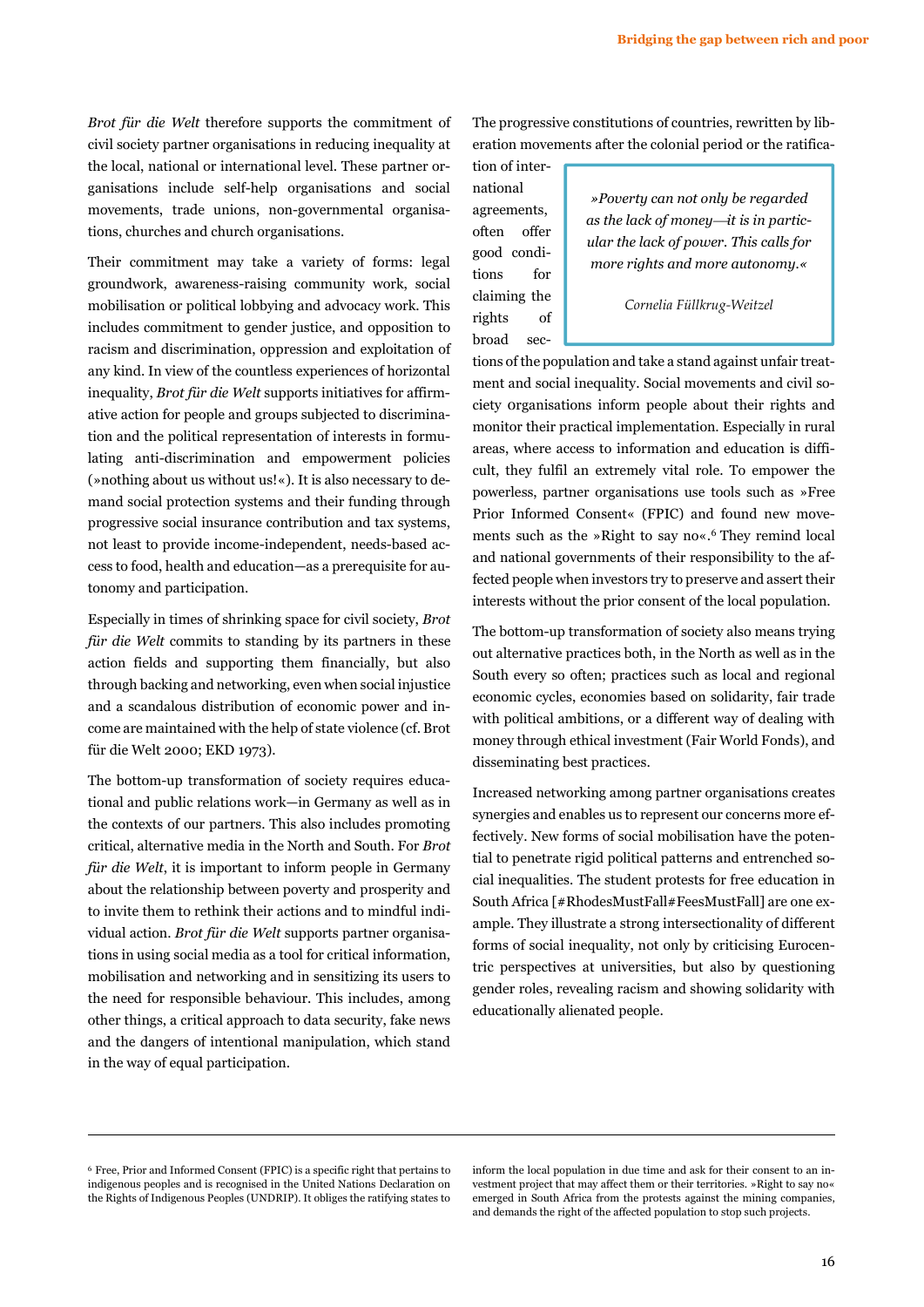## 4.3 Action field 3: Demanding policies that serve the common good

Empirical studies on the development of inequality show great heterogeneity in the development and dynamics in different countries and regions worldwide. Political choices lead to a situation of more or less inequality. The state as the incarnation of a social contract has the mandate to ensure that coexistence is oriented towards the common good. Many governments, however, do not fulfil this role sufficiently.

Brot für die Welt therefore supports partner organisations in getting involved in local, regional and national politics. By implementing exemplary practices that strengthen particularly deprived population groups with policy proposals, social mobilisation and protest, monitoring and sending feedback to public authorities, they represent the concerns of those at the bottom of distribution pyramid. Demanding and implementing equal participation regardless of income, religion or gender is a crucial element in reducing inequality.

Inequality is a cross-sectoral issue. Political decisions in the most diverse sectors can have a considerable impact on social inequality, for instance in agriculture, in the water sector or in transportation. Based on their respective expertise and taking into account their grassroots experiences, our partners conduct important analytical work and introduce this into the national political dialogue. There is a great deal of experience, for example, with regard to privatisation projects in the field of basic infrastructure, which are criticised by partners in various countries. Thus, the initiative of one of our South African partner organisations (»Hands Off Our Grants«) is helping to call into question the privatisation of the administration of social transfers. Illegal deductions by private service providers (for water supply, insurance and other services) from the accounts of benefit recipients have now been stopped and will have to be refunded.

Brot für die Welt encourages its partners to take a critical look at the distributive effects of policies in the sectors in which they are active.

Brot für die Welt moreover sees particular potential in reducing social inequality by committing to the following subject areas:

Gender equality, anti-discrimination and inclusion

The causes and effects of marginalisation connected to gender, ethnic or religious affiliation, sexual orientation, health status, or other specific features must be recognized and eradicated. In this respect, the work of Brot für die Welt focuses on legal equality, inclusion in all spheres of life, equal access to and control over resources, equal participation and decision-making power, autonomous choice of lifestyle and life without violence. Brot für die Welt also works toward changing the social balance of power as well as ways of thinking and acting that contribute to maintaining inequality among social groups.

#### Labour market policy and digitalisation

In view of such power imbalances on the labour market, it is imperative to advance the self-organisation of employees and to demand labour rights. Strengthened trade unions and alliances of employees in both the formal and the informal sector gain negotiating power in demanding better wages and dignified working conditions.

Brot für die Welt encourages partner organisations in their political lobbying and advocacy work for a regulation and shaping of the economy for the common good. Many partners campaign for adequate minimum wages, fair wage policies or the reduction of entry barriers to the labour market.

Others demand active labour market policies from their governments—including access to education and training to prevent negative distribution effects of digitalisation and technological change for less educated employees and in traditional economic sectors. They are committed to enabling better social and economic participation in digitalisation for the deprived population groups in the Global South, and to minimalize grievances and risks. This requires closing the digital divide by means of a publicly regulated and-if need be-publicly funded infrastructure, and to take regulative measures to prevent negative developments and the emergence of digital monopolies.

Optimistic expectations of digitalisation prevail in terms of new income opportunities and greater social participation of deprived population groups (owing e.g. to online working platforms, digital payment systems or the emergence of private start-ups). Still, it is indispensable to establish whether existing inequalities are really reduced—or if central development concerns are actually being overlooked. Governments and civil societies in the countries of the South should be supported in analysing trends that are attributed to digitalisation and whose impacts are still unknown. This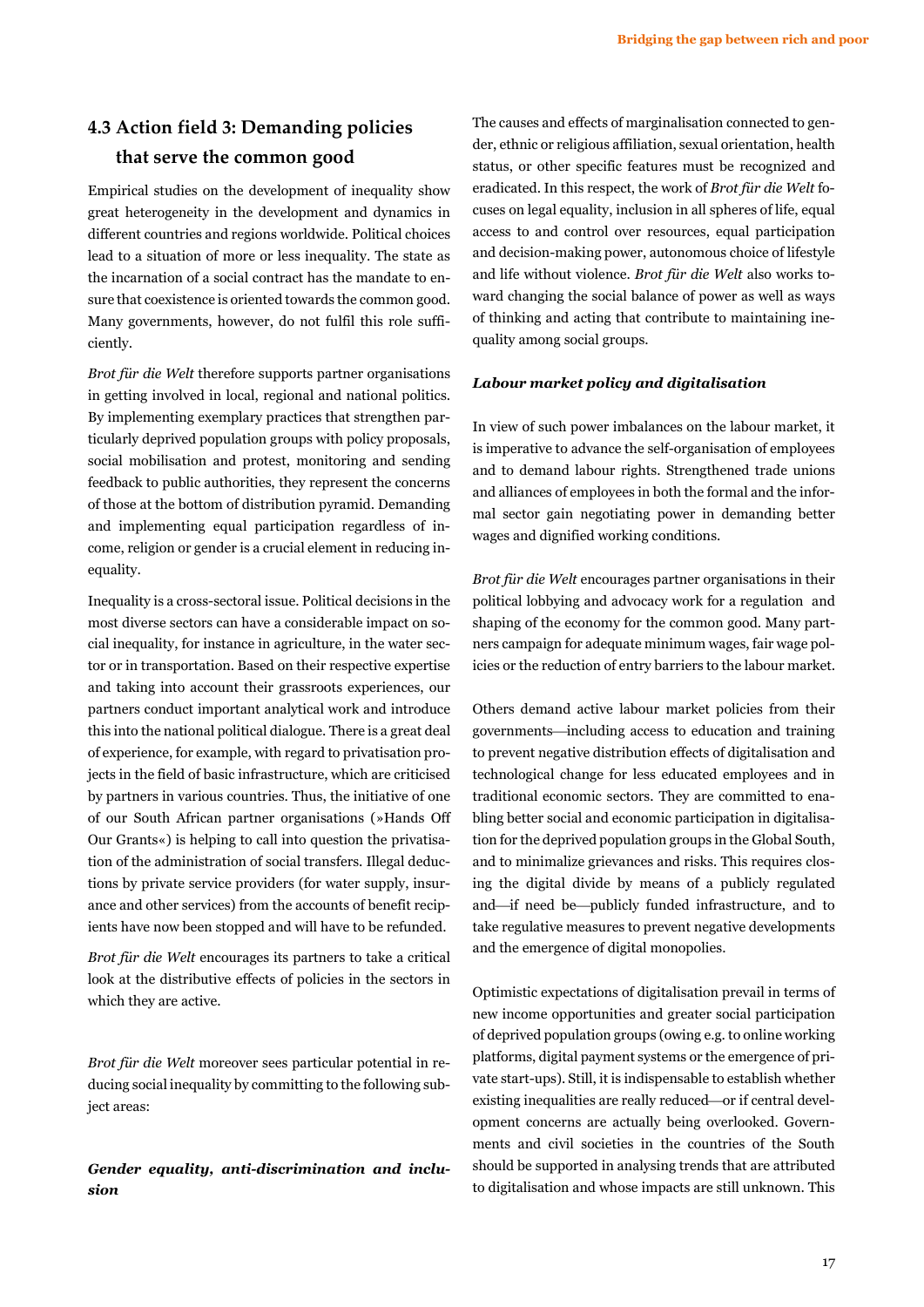will enable them to develop appropriate legislative proposals or regulations for the digital economy.

#### Fiscal policy

Fiscal policy is about achieving fiscal justice through effective and progressive national tax systems, such as increasing taxation on high capital income, assets, inheritance and corporate profits and by avoiding ruinous tax (cutting) competition. Civil society also takes a critical look at government spending and its distribution effects. Partner organisations trace, for example, government spending and its (distribution) effects and can thus make an important contribution to the issue of social inequality.

#### Social policy: health, education and social protection

Adequately designed social policy can ensure that low income does not automatically lead to low life expectancy, poor nutrition and health status, a lack of education and the associated missed opportunities this entails.

Brot für die Welt advocates a social policy that overcomes exclusion processes and the reproduction of poverty and inequality so that social mobility becomes possible once again. Reliable social protection systems (i.e., social transfers for children, adults with insufficient access to the labour market and the elderly) and the availability of public services of appropriate quality (education and health) create the basic conditions that make participation and selfhelp possible and reduce inequality of opportunities.<sup>7</sup>

Social policy also represents a corrective intervention in the unequal distribution of income that arises on the market. A redistributive framework for taxation, social services and social transfers could immediately contribute to reducing inequality.

Social protection is a key instrument in fighting inequality and poverty and also in achieving social cohesion. Through progressive taxation and socio-political principles, such as the solidarity principle, it helps to move the wealthy and society at large to take responsibility for the common good (cf. EWDE (2019: Soziale Sicherheit und Existenzsicherung in Deutschland und weltweit).

Brot für die Welt therefore supports partners who are committed to providing access to high-quality social services such as education, health, social protection and decent work. In doing so, Brot für die Welt strengthens the political commitment of its partners in the national dialogue for social protection and for the right to health and education.

## 4.4 Action field 4: Demanding international responsibility

Brot für die Welt emphasizes the responsibility of the international community for the common good. It identifies power asymmetries in economy and politics and calls for the regulation of international financial markets and economic relations as well the reform of those international institutions that perpetuate inequality. International politics play a major role in developing the frameworks that facilitate a fair balance of interests.

Brot für die Welt is working with great urgency to reduce international policies that further substantiate inequality among and within countries. In its political work with the German government, the European Union and international bodies such as the World Bank and the International Monetary Fund, Brot für die Welt regularly raises the issue of the distributive effects of political decisions.

Brot für die Welt campaigns with its partners to reform the global institutional (economic) order. Only when the countries of the Global South participate equally in shaping the World Economic Order can it be ensured that their interests are also reflected there. This means reforming international economic institutions, establishing fair trade policies and trade agreements, appropriate foreign trade policies in OECD countries, responsible subsidy policies in high income countries and implementing mandatory corporate responsibility in global production chains. By reforming the World Trade Organisation (WTO), trade policy must become an instrument that promotes sustainable production and decent work.

An adequate regulation of global financial markets is the only option in preventing future crises, and in steering investments into long-term and sustainable sectors. To achieve this, a reform is imperative of the international financial architecture and its institutions as well a stronger political control of the finical sector. Moreover, it requires the mandatory introduction of criteria for responsible lending and borrowing to avoid excessive state debt. In addition, rights-based mechanisms must be established to solve new sovereign debt crises. Other important issues are the regulation of the shadow banking sector and the shrinking of the

-

<sup>7</sup> The International Community has committed time and again to the implementation of the human right to social security, for instance, with the ILO

Convention C 101, the Social Protection Floors Recommendation (No. 202) and in SDG 1.3.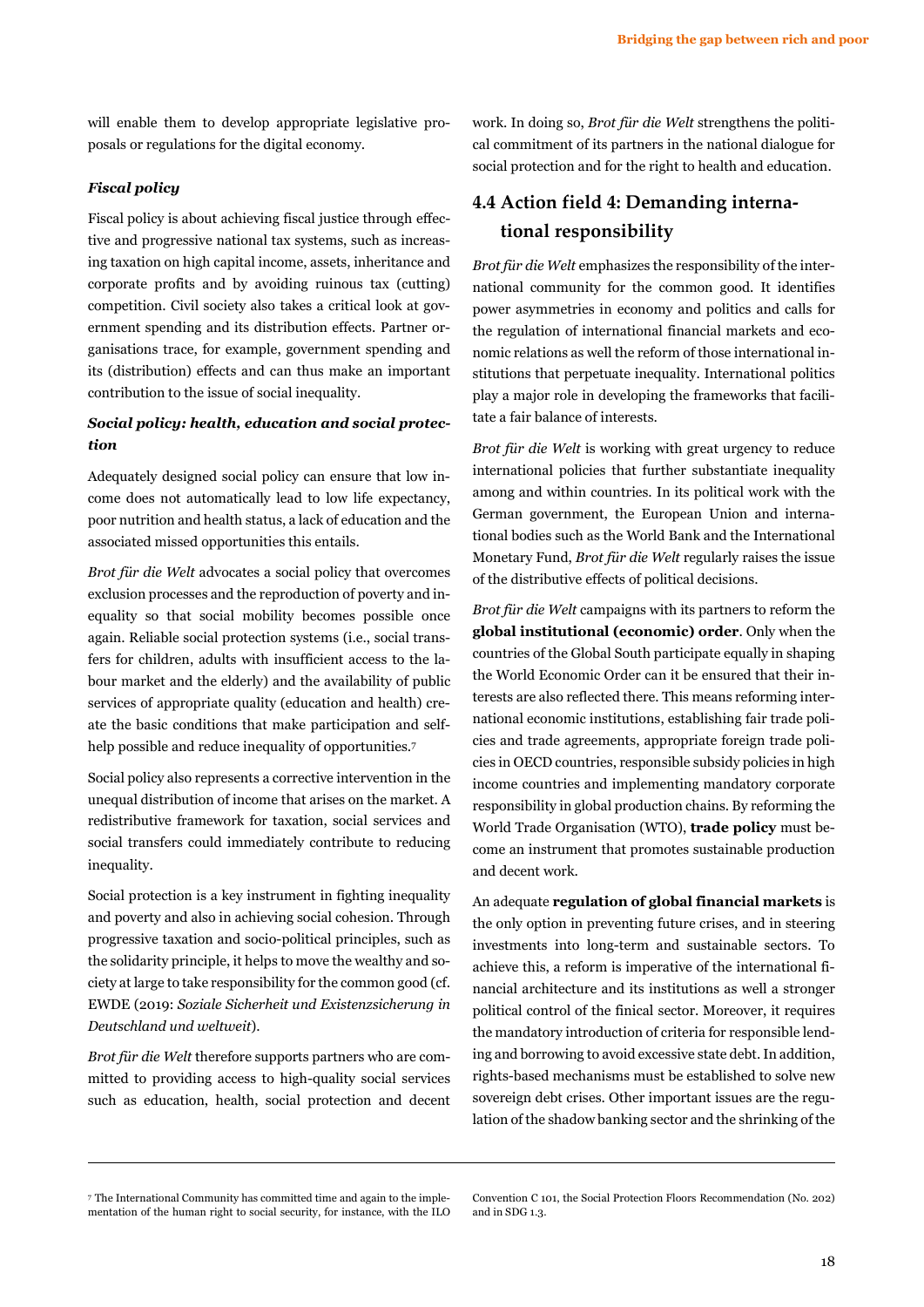speculative financial sector in general, which is moving further and further away from the real economy. In addition, increased international cooperation is needed for the fair taxation of international economic players. Tax evasion and avoidance, capital flight and corruption must be combated decisively. Greater international cooperation with low-income countries on fiscal policy could ensure the funding of social protection systems and common goods all over the world.

Brot für die Welt and its partners also call for the assumption of responsibility for the active implemention of efficient measures that contribute to the eradication of poverty and inequality. This is not only based on the joint commitment of the United Nations Member States to the 17 Sustainable Development Goals of the 2030 Agenda, including ending poverty and reducing inequality. The International Covenant on Economic, Social and Cultural Rights (1966) already recognizes the extraterritorial state obligations to implement human rights: »Each State Party to the present Covenant undertakes to take steps, individually and through international assistance and cooperation, […] with a view to achieving progressively the full realization of the rights recognized in the present Covenant by all appropriate means […].« (Article 2.1, see also Article 11, Article 12).

#### 4.5 Instruments

Brot für die Welt is using its various instruments to address these fields of action and will be even more committed to reducing inequality in the future:

- The financial support of partner organisations that work for the empowerment of the disadvantaged through social mobilisation, lobbying and advocacy work as well as through measures to improve the opportunities of marginalised population groups in all spheres of life. This may imply that Brot für die Welt will have to reflect critically on funding standards so as to support creative partners more creatively and to strengthen small organisations. Brot für die Welt strives for equal partnerships that are reflected in its working methods and instruments (cf. Brot für die Welt (2018): Unser Verständnis von partnerschaftlicher Zusammenarbeit).
- Personnel development through the placement of experts in partner organisations active in the field of »social justice«. In future, experts in all fields should be made more aware of the issue of inequality.
- The advisory support of partner organisations concerning empowerment, social mobilisation, lobbying and advocacy work as well as distribution-relevant policies in the main action fields of Brot für die Welt.
- Awarding scholarships to strengthen the capacities of partner organisations.
- The support of development policy organisations in Germany that raise awareness of the links between poverty and prosperity, and campaign to bridge the growing gap.
- Publicity work that contributes to the understanding of development in terms of advancing the common good. It points out the links between poverty and prosperity and the need for changing structures. It communicates on equal terms with and about people, focusing on the equality of all people in their dignity and equal rights.
- Addressing domestic and educational work, social inequality and its causes. This raises the awareness of different target groups to the connection between poverty and wealth, encouraging the question of a fair transformation of our way of life and economic system.
- The political advocacy and expert work that strives to impact national and global agendas to reduce social inequality. It questions German, European and international policies with regard to their distributional effects. It supports partners and networks to make their voices heard more prominently in international forums.
- Strengthening the capacities of church actors in assuming their important role in church, social, and political debates with the aim of reducing all finds of poverty, inequality and marginalization. Interreligious cooperation is desired here.

Within the scope of its strategic planning, Brot für die Welt coherently brings together the different action fields and instruments so as to make an efficient overall contribution as an agency to reducing social inequality.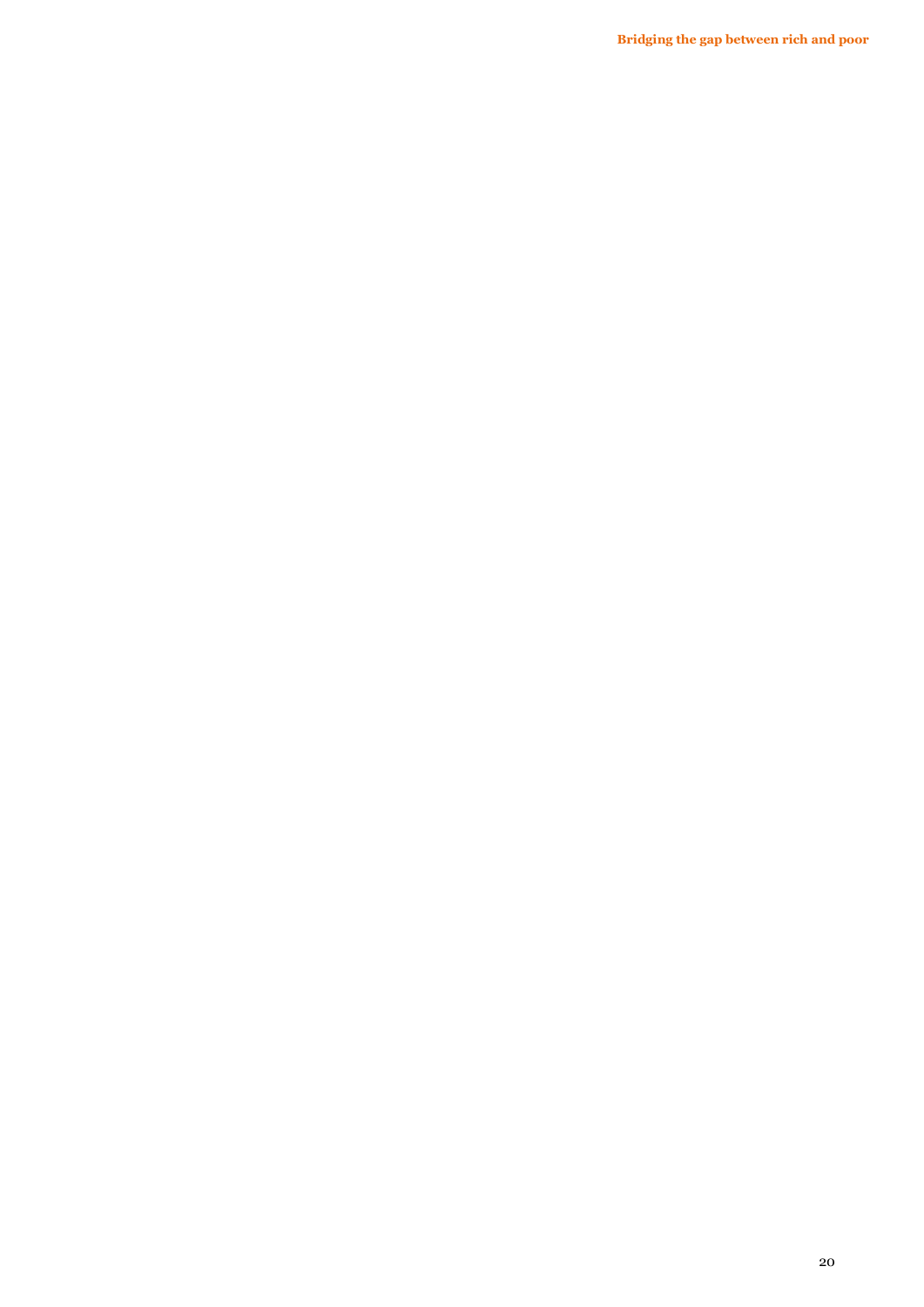# 5. Summary and Outlook

Together with its partners worldwide, Brot für die Welt is observing the extent of social inequality with great concern—because inequality prevents the overcoming of poverty, and violates human rights and human dignity. Inequality threatens democracy, social coexistence and peace.

Brot für die Welt therefore campaigns for a diverse and solidary society and world community with equal participation for all. In terms of justice, it is imperative to reduce existing discrimination and to enable all members of society to have equal opportunities and equal living conditions (cf. EKD 1973).

Since the beginning, the biblical vision of justice and kinship has been the guiding principle of Brot für die Welt. The reduction of poverty and empowerment of the poorest of the poor has always been the main focus of this vision. Yet the collateral damage of both the historical and current generation of wealth—for which our elected governments are responsible and whose benefits we reap—turn many efforts time and again into a Sisyphean task.

In view of the conditions of the continuously growing inequality mentioned above, Brot für die Welt must continue to address both parties, and do so even more decisively in the future. This requires the further development of its profile as a pluralist, politically active development organisation, which focuses equally on and brings together the bottom-up transformation and the radical change of unjust structures. This also means constantly questioning our own actions and the role of Brot für die Welt to ensure the necessary coherence.

It is not only necessary to avert seriously misguided developments in national and international policies with joint political action. Proposals for a socially fair and ecologically sustainable transformation of the economy and society must be tabled for the restructuring of international order and the governmental policies in North and South.

This applies in particular within the context of current exceptionally challenging developments, for which we need solutions. Crises, such as the climate crisis, raise new distributional issues, whose dimensions continue to be radically underestimated. We cannot wait until the livelihoods in entire regions are destroyed before clearly addressing the issue of burden-sharing. Fair and solidary solutions to the distributional issues of transformation costs could then become the first concrete steps on the way to a socio-ecological transformation.

The work of Brot für die Welt must focus clearly on changing the actions of people and the governments in the industrialized countries. The insatiable human quest for more and more, the constant competition for accumulating material and financial goods far beyond basic human needs is a sign of human bondage. The concept of sufficiency as a liberating and relieving principle of sustainable living must be strongly emphasized as a positive vision. The liberating change of awareness is an important prerequisite for a radical socio-ecological transformation. It requires further support for educational work and political communication.

In addition to its clear positioning as a strong voice against nationalist populism and egoism, Brot für die Welt will have to take a firmer stand in the future against totalitarian market trends and their influence against policies for the common good. A variety of international alliances offers Brot für die Welt the opportunity to take an active part in shaping societal debates on an alternative concept of prosperity/well-being as well as a political and economic system at the service of life, the common good and global justice.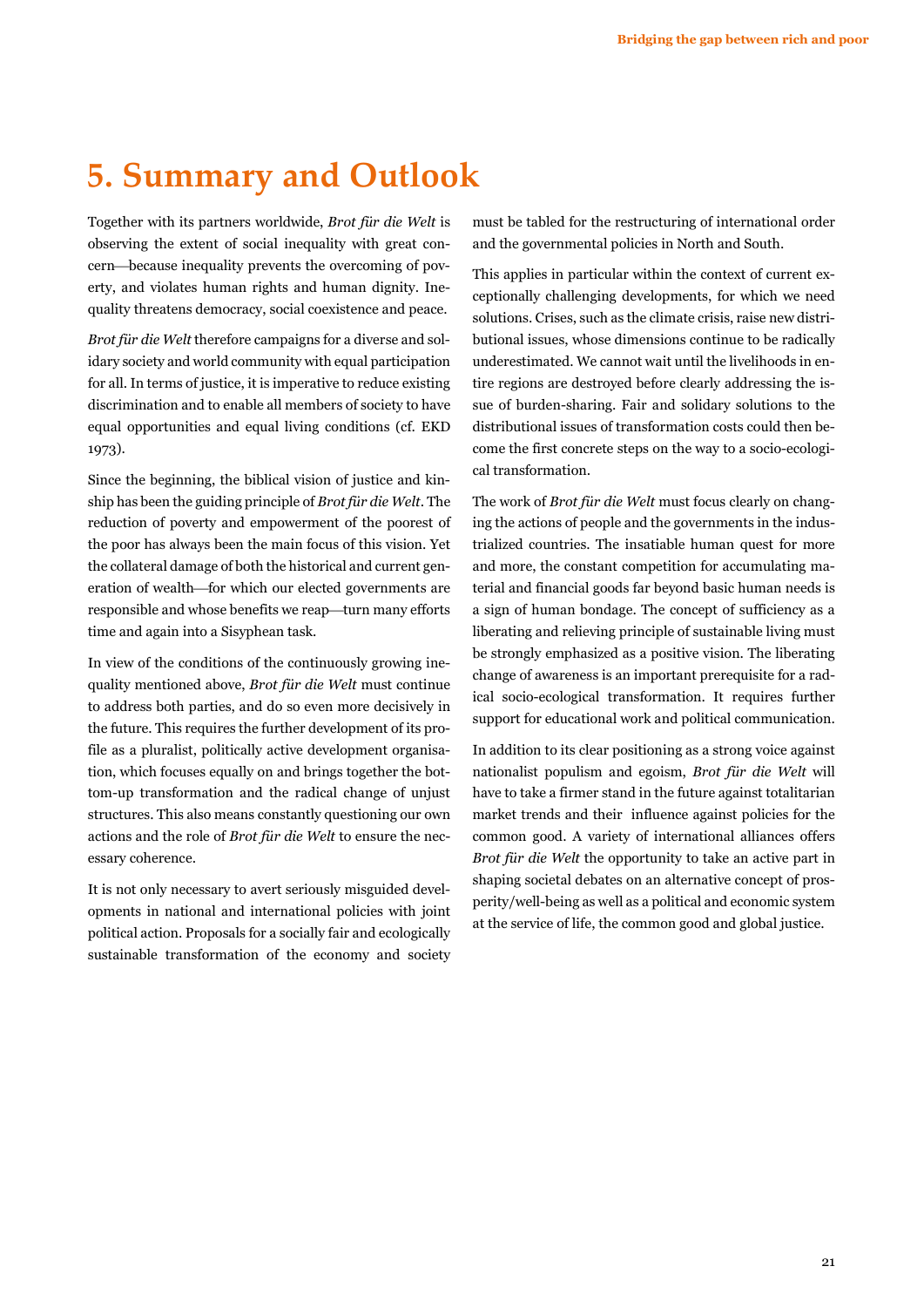# 6. References and Literature

- ACT Alliance (2015): Study Document: Our understanding of development, Geneva. (https://actalliance.org/?post\_type=documents&p=997).
- ACT Alliance (2017): Diaconia in the time of inequality, Sigtuna, Sweden. (https://actalliance.org/actnews/diakonia-in-the-time-of-inequality/ ).
- ACT Alliance (2017): Major voices from ACT Members on issues of inequality, e.g. Christian AID, London. (https://www.christianaid.org.uk/sites/default/files/2017-08/scandal-inequality-2-multiplefaces-inequality-latin-america-caribbean-march-2017\_2.pdf).
- Albig, Hanne, Marius Clemens, Ferdinand Fichtner, Stefan Gebauer, Simon Junker & Konstantin Kholodilin (2017): How rising income inequality influenced economic growth in Germany, in: DIW ECO-NOMIC BULLETIN No. 10/2017, Berlin, pp. 113–121.
- Amnesty International (2017): Brazil: Police Killings, Impunity and Attacks on Defenders, London. (https://www.amnesty.org/down-

load/Documents/AMR1954672016ENGLISH.pdf).

Atkinson, Anthony B. (2016): Ungleichheit. Was wir dagegen tun können, Stuttgart.

- Bourguignon, François (2015): The Globalization of Inequality, Princeton.
- Brot für die Welt (2000): Den Armen Gerechtigkeit, Stuttgart.
- Brot für die Welt (2016): Work in and concerning emerging countries, Berlin.
- Brot für die Welt (2017): Positionspapier »Soziale Sicherheit und Existenzsicherung National/Regional/International«, Berlin.
- Brot für die Welt (2018): Achieving gender equality, Berlin.
- Brot für die Welt (2018): Unser Verständnis von partnerschaftliche Zusammenarbeit bei Brot für die Welt und der Diakonie Katastrophenhilfe, Berlin.
- Brot für die Welt (2018): Platin für den Weltmarkt, Blechhütten für die Arbeiter, in: BfdW: Edles Metall – Unwürdiger Abbau, Berlin 2018.
- Brot für die Welt (2018): Theologische und ethische Grundlegung für Brot für die Welt, Berlin.
- CEPAL (2018): Panorama Social de América Latina, Santiago.
- Dorling, Danny (2010): Is more equal more green? London.
- Dorling, Danny (2014): Inequality and the 1 %, London/New York.
- ECOSOC (2019): Special Edition: Progress towards the Sustainable Development Goals. Report of the Secretary General. E/2019/68.
- Evangelische Kirche in Deutschland (1973): Die Entwicklungsdienste der Kirche. Ein Beitrag für Friede und Gerechtigkeit in der Welt, Hannover.
- Evangelische Kirche in Deutschland (2015): »...damit sie das Leben und volle Genüge haben sollen«. Ein Beitrag zur Debatte über neue Leitbilder für eine zukunftsfähige Entwicklung. Eine Studie der Kammer der EKD für nachhaltige Entwicklung, Hannover. (https://www.ekd.de/ekdtext\_122\_leitbilder.htm).
- Evangelische Kirche in Deutschland (2018): Geliehen ist der Stern auf dem wir Leben. Die Agenda 2030 als Herausforderung für die Kirchen, Berlin.
- Evangelische Kirche in Deutschland/Deutsche Bischofskonferenz (1997): Für eine Zukunft in Solidarität und Gerechtigkeit. Wort des Rates der EKD und der Deutschen Bischofskonferenz zur wirtschaftlichen und sozialen Lage in Deutschland, Bonn/Hannover. (https://www.ekd.de/24153.htm).
- Evangelische Kirche in Deutschland/Deutsche Bischofskonferenz (2015): Im Dienst an einer gerechten Gesellschaft. Gemeinsame Feststellung zur Ökumenischen Sozialinitiative des Vorsitzenden des Rates der EKD, Landesbischof Heinrich Bedford-Strohm und des Vorsitzenden der Deutschen Bischofskonferenz, Kardinal Reinhard Marx, Bonn/Hannover. (https://www.ekd.de/gemeinsame-texte-EKD-DBK-23016.htm).
- Evangelisches Werk für Diakonie und Entwicklung (2012): Vision des EWDE. Berlin.
- Food and Agriculture Organization (2019): The State of Food Security and Nutrition in the World, Rom.
- Gore, Timothy (2015): Extreme Carbon Inequality. Why the Paris climate deal must put the poorest, lowest emitting and most vulnerable people first, Oxford (http.//of.am/Ze4e).
- Inchauste, Gabriela/Nora Lustig (2017): The Distributional Impact of Taxes and Transfers. Washington, DC.
- International Monetary Fund (2015): Causes and Consequences of Income Inequality: A Global Perspective, Washington, DC.